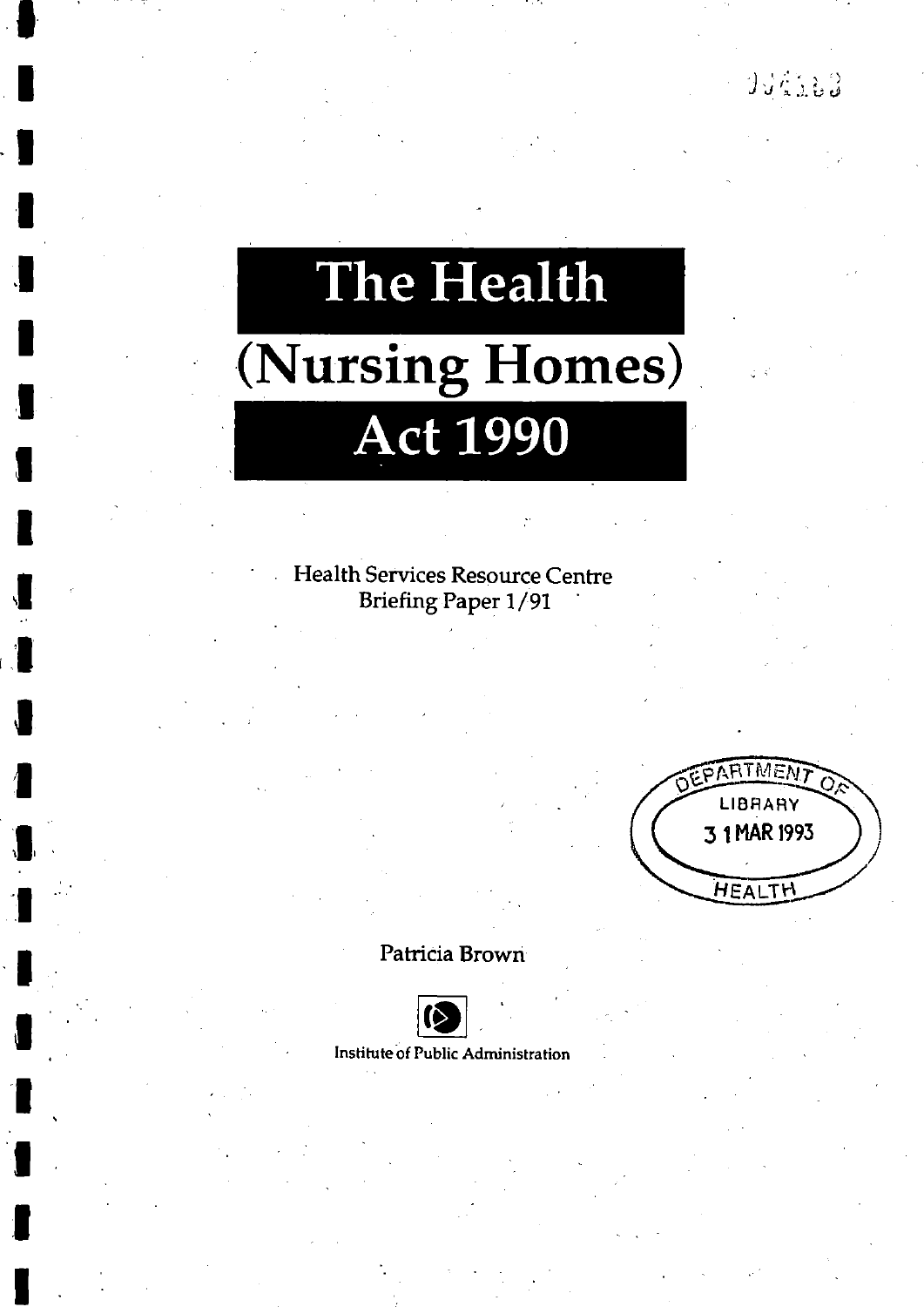$\sum_{i=1}^{n} \frac{1}{i} \int_{0}^{t} \frac{1}{i} \left( \frac{1}{i} \int_{0}^{t} \frac{1}{i} \left( \frac{1}{i} \int_{0}^{t} \frac{1}{i} \right) \frac{1}{i} \right) \frac{1}{i} \, dt$  $\label{eq:2.1} \frac{d^2\mathbf{p}}{d\mathbf{p}} = \frac{1}{\sqrt{2\pi}}\sum_{i=1}^n \frac{d^2\mathbf{p}}{d\mathbf{p}} \, \frac{d^2\mathbf{p}}{d\mathbf{p}} \, \frac{d^2\mathbf{p}}{d\mathbf{p}} \, \frac{d^2\mathbf{p}}{d\mathbf{p}} \, \frac{d^2\mathbf{p}}{d\mathbf{p}} \, \frac{d^2\mathbf{p}}{d\mathbf{p}} \, \frac{d^2\mathbf{p}}{d\mathbf{p}} \, \frac{d^2\mathbf{p}}{d\$ 

 $\label{eq:2.1} \frac{1}{\sqrt{2\pi}}\left(\frac{1}{\sqrt{2\pi}}\right)^{2/3}\frac{1}{\sqrt{2\pi}}\left(\frac{1}{\sqrt{2\pi}}\right)^{2/3}\frac{1}{\sqrt{2\pi}}\left(\frac{1}{\sqrt{2\pi}}\right)^{2/3}\frac{1}{\sqrt{2\pi}}\left(\frac{1}{\sqrt{2\pi}}\right)^{2/3}\frac{1}{\sqrt{2\pi}}\left(\frac{1}{\sqrt{2\pi}}\right)^{2/3}\frac{1}{\sqrt{2\pi}}\frac{1}{\sqrt{2\pi}}\frac{1}{\sqrt{2\pi}}\frac{1}{\sqrt{2\$  $\label{eq:2.1} \frac{1}{2} \int_{0}^{2\pi} \frac{1}{2\pi} \, \frac{1}{2\pi} \, \frac{1}{2\pi} \, \frac{1}{2\pi} \, \frac{1}{2\pi} \, \frac{1}{2\pi} \, \frac{1}{2\pi} \, \frac{1}{2\pi} \, \frac{1}{2\pi} \, \frac{1}{2\pi} \, \frac{1}{2\pi} \, \frac{1}{2\pi} \, \frac{1}{2\pi} \, \frac{1}{2\pi} \, \frac{1}{2\pi} \, \frac{1}{2\pi} \, \frac{1}{2\pi} \, \frac{1}{2\$  $\frac{1}{2}$ 

 $\label{eq:2.1} \frac{1}{\sqrt{2\pi}}\int_{0}^{\infty}\frac{1}{\sqrt{2\pi}}\left(\frac{1}{\sqrt{2\pi}}\right)^{2\alpha} \frac{1}{\sqrt{2\pi}}\int_{0}^{\infty}\frac{1}{\sqrt{2\pi}}\frac{1}{\sqrt{2\pi}}\int_{0}^{\infty}\frac{1}{\sqrt{2\pi}}\frac{1}{\sqrt{2\pi}}\frac{1}{\sqrt{2\pi}}\frac{1}{\sqrt{2\pi}}\frac{1}{\sqrt{2\pi}}\frac{1}{\sqrt{2\pi}}\frac{1}{\sqrt{2\pi}}\frac{1}{\sqrt{2\pi}}\frac{1}{\$  $\hat{\mathcal{L}}_{\text{max}}$  and  $\hat{\mathcal{L}}_{\text{max}}$ 

 $\label{eq:2.1} \frac{1}{\sqrt{2\pi}}\int_{\mathbb{R}^3}\frac{1}{\sqrt{2\pi}}\int_{\mathbb{R}^3}\frac{1}{\sqrt{2\pi}}\int_{\mathbb{R}^3}\frac{1}{\sqrt{2\pi}}\int_{\mathbb{R}^3}\frac{1}{\sqrt{2\pi}}\frac{1}{\sqrt{2\pi}}\frac{1}{\sqrt{2\pi}}\frac{1}{\sqrt{2\pi}}\frac{1}{\sqrt{2\pi}}\frac{1}{\sqrt{2\pi}}\frac{1}{\sqrt{2\pi}}\frac{1}{\sqrt{2\pi}}\frac{1}{\sqrt{2\pi}}\frac{1}{\sqrt{2\pi$  $\label{eq:2.1} \mathcal{L}_{\mathcal{A}} = \mathcal{L}_{\mathcal{A}} \left( \mathcal{L}_{\mathcal{A}} \right) \left( \mathcal{L}_{\mathcal{A}} \right) = \mathcal{L}_{\mathcal{A}} \left( \mathcal{L}_{\mathcal{A}} \right) \left( \mathcal{L}_{\mathcal{A}} \right)$  $\label{eq:2} \mathcal{F}_{\text{max}} = \frac{1}{2} \sum_{i=1}^{N} \frac{1}{2} \sum_{i=1}^{N} \frac{1}{2} \sum_{i=1}^{N} \frac{1}{2} \sum_{i=1}^{N} \frac{1}{2} \sum_{i=1}^{N} \frac{1}{2} \sum_{i=1}^{N} \frac{1}{2} \sum_{i=1}^{N} \frac{1}{2} \sum_{i=1}^{N} \frac{1}{2} \sum_{i=1}^{N} \frac{1}{2} \sum_{i=1}^{N} \frac{1}{2} \sum_{i=1}^{N} \frac{1}{2} \sum_{i=1}$ 

 $\label{eq:2.1} \frac{1}{\sqrt{2}}\int_{\mathbb{R}^3}\frac{1}{\sqrt{2}}\left(\frac{1}{\sqrt{2}}\right)^2\frac{1}{\sqrt{2}}\left(\frac{1}{\sqrt{2}}\right)^2\frac{1}{\sqrt{2}}\left(\frac{1}{\sqrt{2}}\right)^2\frac{1}{\sqrt{2}}\left(\frac{1}{\sqrt{2}}\right)^2\frac{1}{\sqrt{2}}\left(\frac{1}{\sqrt{2}}\right)^2.$  $\sim 1$  $\mathcal{L}^{\text{max}}_{\text{max}}$  and  $\label{eq:2.1} \frac{1}{\sqrt{2\pi}}\sum_{i=1}^N\frac{1}{\sqrt{2\pi}}\sum_{i=1}^N\frac{1}{\sqrt{2\pi}}\sum_{i=1}^N\frac{1}{\sqrt{2\pi}}\sum_{i=1}^N\frac{1}{\sqrt{2\pi}}\sum_{i=1}^N\frac{1}{\sqrt{2\pi}}\sum_{i=1}^N\frac{1}{\sqrt{2\pi}}\sum_{i=1}^N\frac{1}{\sqrt{2\pi}}\sum_{i=1}^N\frac{1}{\sqrt{2\pi}}\sum_{i=1}^N\frac{1}{\sqrt{2\pi}}\sum_{i=1}^N\$  $\label{eq:2.1} \frac{1}{\sqrt{2\pi}}\int_{\mathbb{R}^3}\frac{1}{\sqrt{2\pi}}\int_{\mathbb{R}^3}\frac{1}{\sqrt{2\pi}}\int_{\mathbb{R}^3}\frac{1}{\sqrt{2\pi}}\int_{\mathbb{R}^3}\frac{1}{\sqrt{2\pi}}\int_{\mathbb{R}^3}\frac{1}{\sqrt{2\pi}}\int_{\mathbb{R}^3}\frac{1}{\sqrt{2\pi}}\int_{\mathbb{R}^3}\frac{1}{\sqrt{2\pi}}\int_{\mathbb{R}^3}\frac{1}{\sqrt{2\pi}}\int_{\mathbb{R}^3}\frac{1$ 

 $\frac{1}{2}$  $\mathcal{S}_{\mathcal{S}}$  $\label{eq:2.1} \frac{1}{\sqrt{2}}\left(\frac{1}{\sqrt{2}}\right)^{2} \left(\frac{1}{\sqrt{2}}\right)^{2} \left(\frac{1}{\sqrt{2}}\right)^{2} \left(\frac{1}{\sqrt{2}}\right)^{2} \left(\frac{1}{\sqrt{2}}\right)^{2} \left(\frac{1}{\sqrt{2}}\right)^{2} \left(\frac{1}{\sqrt{2}}\right)^{2} \left(\frac{1}{\sqrt{2}}\right)^{2} \left(\frac{1}{\sqrt{2}}\right)^{2} \left(\frac{1}{\sqrt{2}}\right)^{2} \left(\frac{1}{\sqrt{2}}\right)^{2} \left(\$  $\label{eq:2} \frac{1}{2} \sum_{i=1}^n \frac{1}{2} \sum_{j=1}^n \frac{1}{2} \sum_{j=1}^n \frac{1}{2} \sum_{j=1}^n \frac{1}{2} \sum_{j=1}^n \frac{1}{2} \sum_{j=1}^n \frac{1}{2} \sum_{j=1}^n \frac{1}{2} \sum_{j=1}^n \frac{1}{2} \sum_{j=1}^n \frac{1}{2} \sum_{j=1}^n \frac{1}{2} \sum_{j=1}^n \frac{1}{2} \sum_{j=1}^n \frac{1}{2} \sum_{j=1}^n \frac{1}{$  $\mathcal{L}^{\mathcal{A}}$  $\label{eq:2.1} \frac{1}{\sqrt{2}}\int_{\mathbb{R}^3}\frac{1}{\sqrt{2}}\left(\frac{1}{\sqrt{2}}\right)^2\frac{1}{\sqrt{2}}\left(\frac{1}{\sqrt{2}}\right)^2\frac{1}{\sqrt{2}}\left(\frac{1}{\sqrt{2}}\right)^2\frac{1}{\sqrt{2}}\left(\frac{1}{\sqrt{2}}\right)^2.$ 

 $\mathcal{S}$  $\label{eq:2.1} \mathcal{L}(\mathcal{L}^{\text{max}}_{\mathcal{L}}(\mathcal{L}^{\text{max}}_{\mathcal{L}}))\leq \mathcal{L}(\mathcal{L}^{\text{max}}_{\mathcal{L}}(\mathcal{L}^{\text{max}}_{\mathcal{L}}))$  $\label{eq:2.1} \mathcal{F}(\mathcal{F}) = \mathcal{F}(\mathcal{F}) \left( \mathcal{F}(\mathcal{F}) \right) \left( \mathcal{F}(\mathcal{F}) \right) \left( \mathcal{F}(\mathcal{F}) \right)$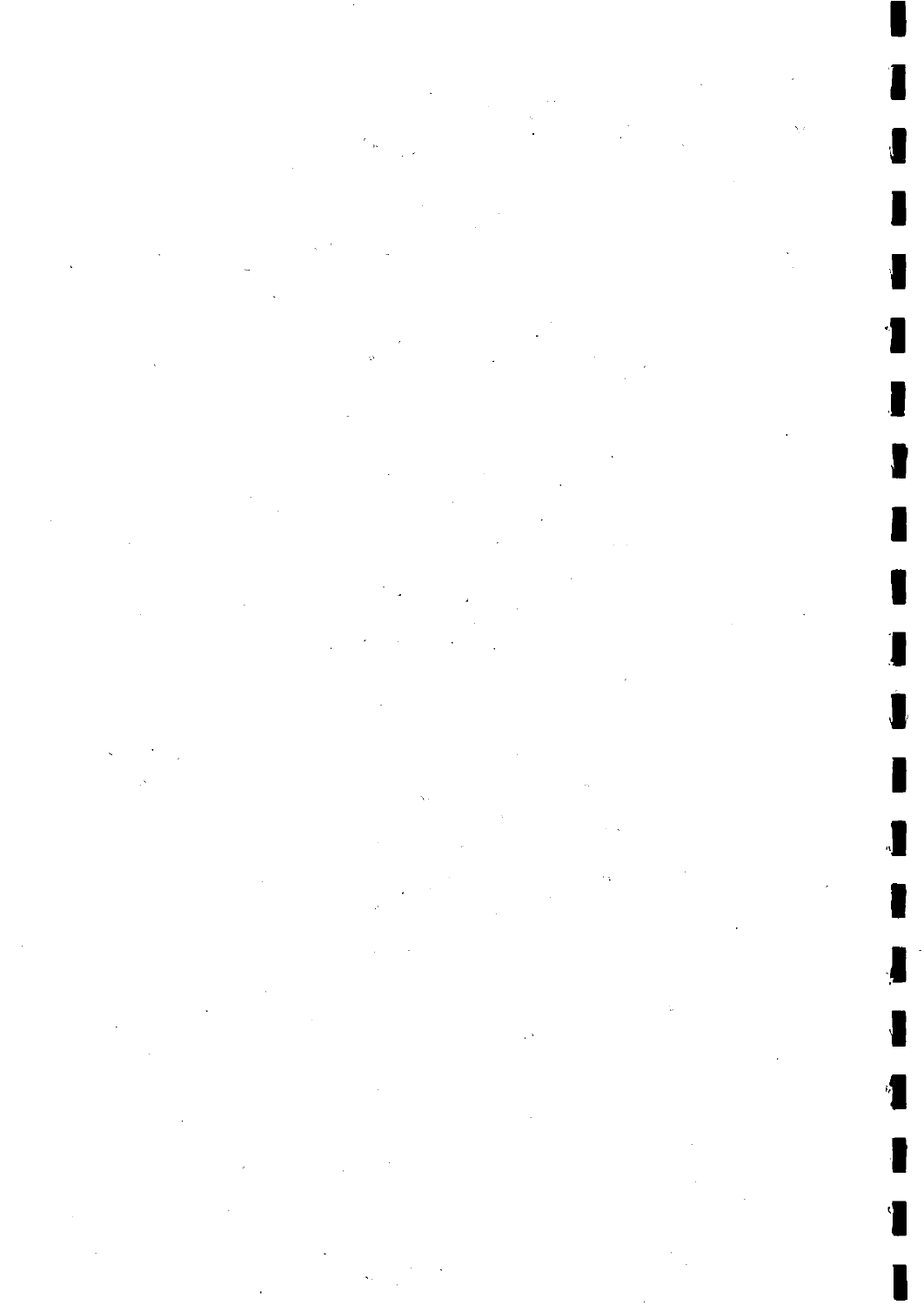# HEALTH SERVICES RESOURCE CENTRE

## BRIEFING PAPER No. 1/91

on

# THE HEALTH (NURSING HOMES) ACT 1990

Prepared by Patricia Brown Degree Programme for The Health Services Resource Centre February 1991

I

I

I

I

I

I

I

I

I

I

**'I** 

I

I

**.1** 

I

I

**,I** 

I

I

I

I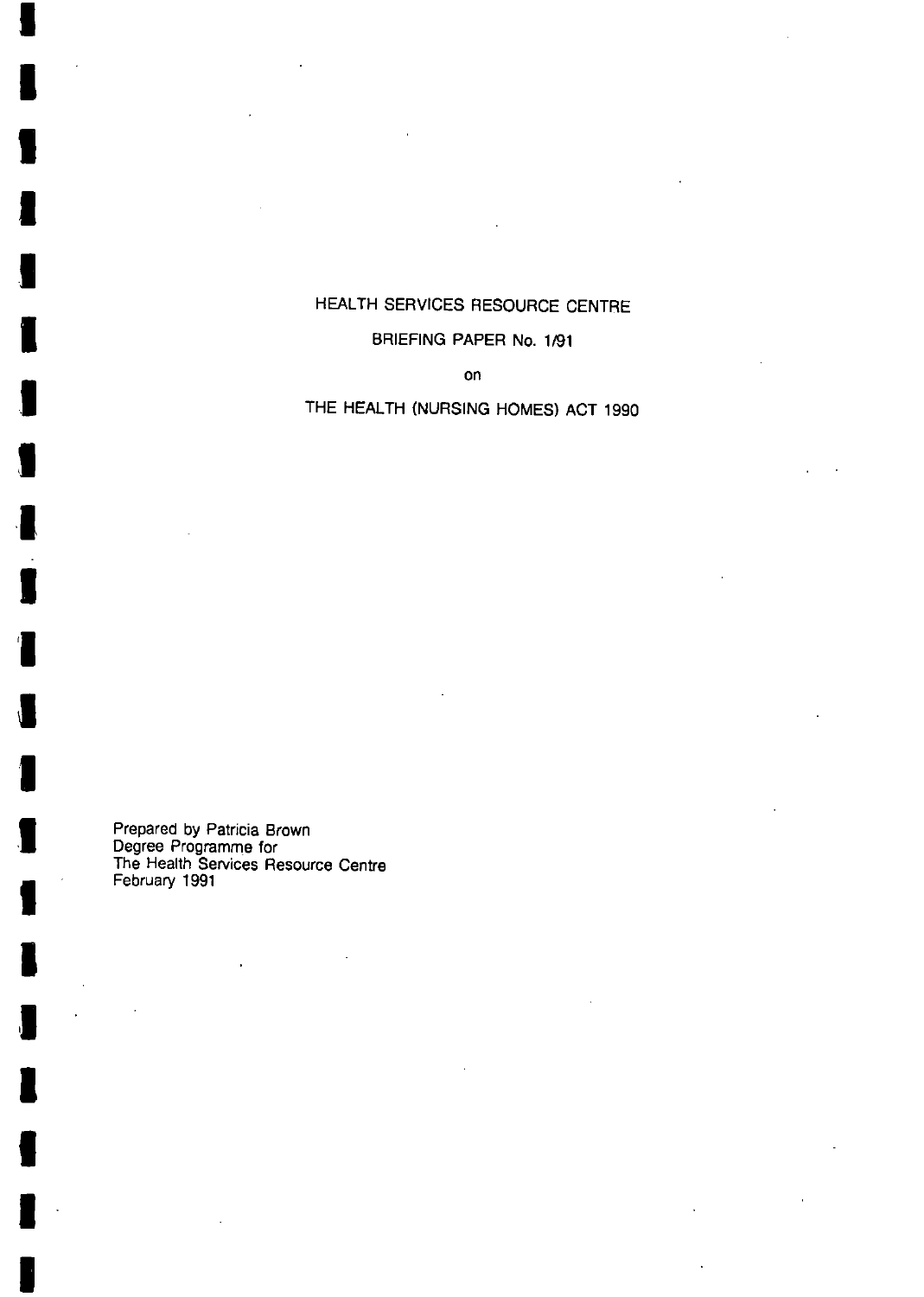**CONTENTS** 

I

**,I** 

I

I

I

I

**,I** 

I

I

I

I

I

I

I

I

I

I

I

I

I

I

# **TITLE**

PAGE

| 1.      | INTRODUCTION, CURRENT POLICY ISSUES                                  | 1              |
|---------|----------------------------------------------------------------------|----------------|
| 2.      | THE HEALTH (NURSING HOMES) ACT 1990 IN CONTEXT                       | 6              |
| 3.      | THE MAIN PROVISIONS OF THE HEALTH (NURSING HOMES)<br><b>ACT 1990</b> | 6              |
| $3.1 -$ | What Constitutes a Nursing Home under the Terms<br>of the Act?       | $\overline{7}$ |
| 3.2     | Unlicensed Nursing Homes                                             | 9              |
| 3.3     | Licences and the Licensing Authorities                               | 9              |
| 3.4     | Appeals Procedure                                                    | 11             |
| 3.5     | Regulations with Regard to Standards in<br><b>Nursing Homes</b>      | 12             |
| 3.6     | Temporary Management of Nursing Homes by Health<br><b>Boards</b>     | 13             |
| 3.7     | <b>Health Board Subventions</b>                                      | 13             |
| 3.8     | Register of Nursing Homes                                            | 14             |
| 3.9     | Boarding out of Persons by Health Boards                             | 14             |
| 3.10    | Penalties                                                            | 15             |
| 3.11    | Repeals                                                              | 15             |
| 4       | <b>CONCLUDING REMARKS</b>                                            | 16             |
| 5.      | <b>BIBLIOGRAPHY</b>                                                  | 19             |

 $\overline{1}$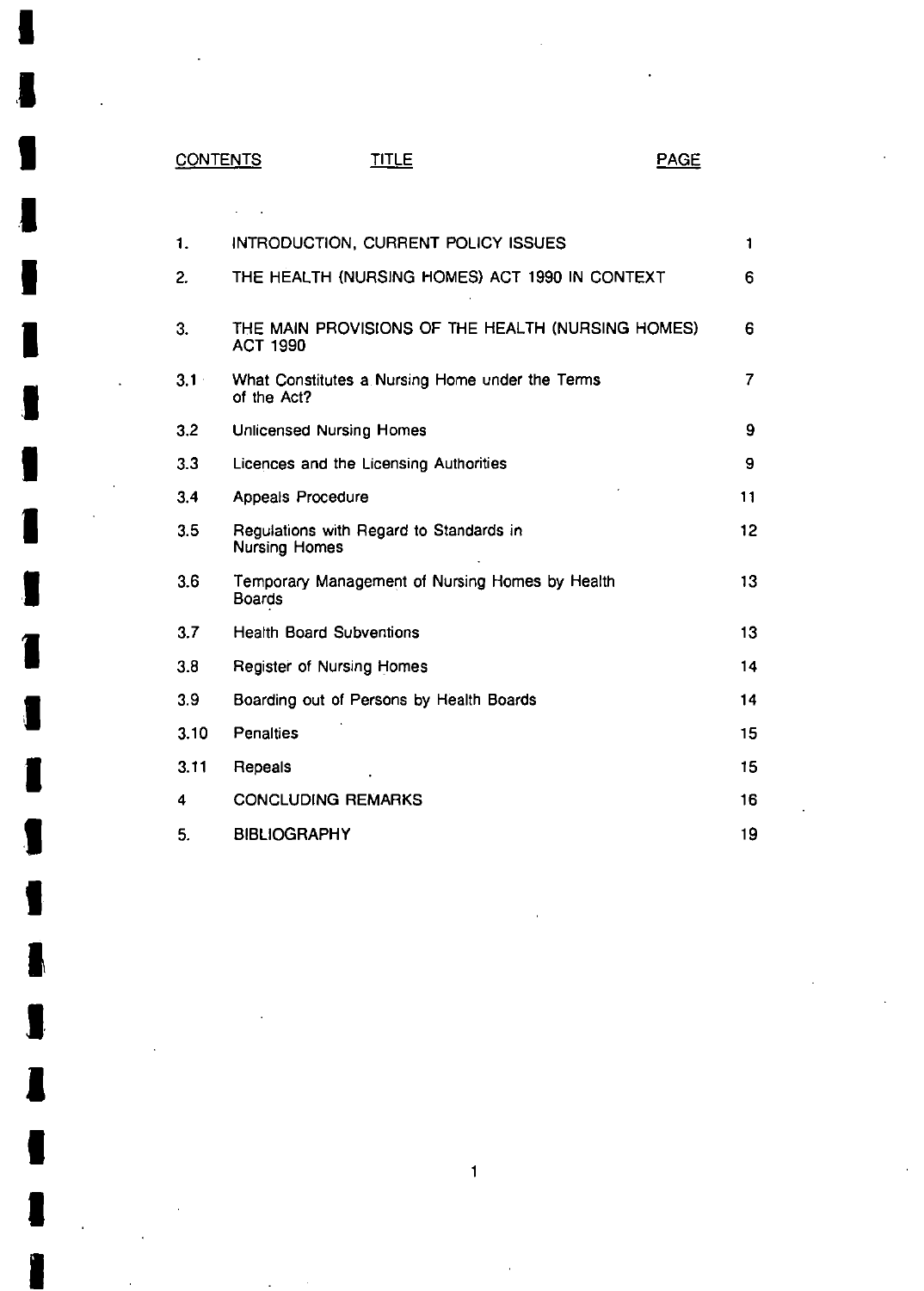## INTRODUCTION. CURRENT POLICY ISSUES

I

I

I

I

I

I

I

I

I

I

I

I

I

I

I

I

I

I

I

**I** 

1. This paper sets out the main provisions of the 1990 Health (Nursing Homes) Act and attempts to locate the Act as a policy instrument in the wider policy debate on service provision for the elderly. In the analysis and comment which accompany the outline of the Acfs contents, some important aspects of implementation are examined and the consequences of particular provisions for the implementation process at health board and national level are given some practical consideration.

The paper begins with a discussion of the factors which are shaping international health policy for the elderly. These include: demographic and social structural changes; the ·emerging critique of the biomedical bias in the care and treatment of the elderly and the new emphasis on more integrated, flexible models of care. The remainder of the paper examines and discusses the objectives and detailed provisions of the Act. Some important questions are addressed in the course of this analysis, for example:

- should publicly managed welfare homes be subject to independent inspection?
- should the inspectorate be centrally based?
- what are the implications of this shift in policy towards a more diverse delivery system?
	- what are the implications for the health boards of their new role as regulators of care?

This briefing paper is intended to serve as a practical guide to the 1990 Act and as an evaluation of the proposed mechanisms for regulating the non-statutory sector.

#### Current Policy Issues

#### (a) Demographic Influences

This section examines some current policy issues in health and welfare policy for the elderly. Population composition is an important determinant of the need for health and welfare services and levels of health and welfare expenditure. It is also an important determinant of the type of health service likely to be required at anyone time. On the basis of recent demographic projections, most OECD countries, including Ireland, will face substantial ageing of their populations over the next 30 or 50 years. In 1980, for instance, 12.20% of the population on average in OECD countries was 65 and over; by 2010 OECD projections suggest, this percentage is set to increase to 15.27 and by 2030 to 20.5. The respective figures for Ireland were 10.72, 11.08 and 14.74 (OECD 1987). While our projected figures are much lower than the figures for other OECD countries, we are nonetheless facing similar and increasing demands for both short and long term services for the elderly. The expectation at OECD level is that the need and demand, in particular, for formal long term services for the elderly will increase significantly as a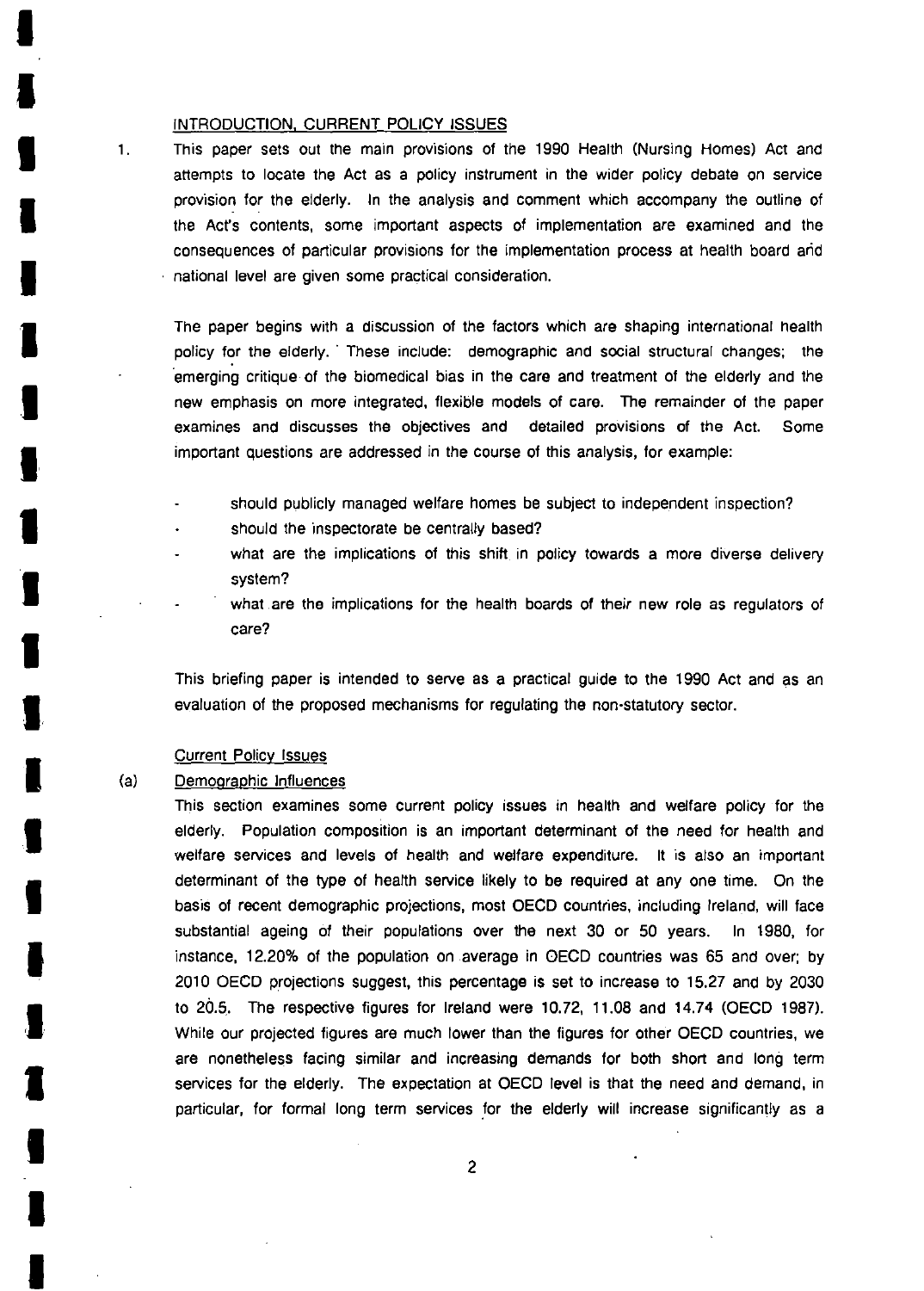consequence of a decline in the most important traditional source of care for the elderly, . namely the family. The OECD has identified four main factors relating to family structure which account for this trend. These are: family size, mobility, decline of the extended family and women working increasingly outside the home. These factors, given present trends, apply with equal force to the Irish context. The high levels of emigration experienced here will further deplete the number of available carers. It may also be the case that women who have for the most part provided family care for the elderly, and often at great sacrifice to their own' health and well being, are less willing to make such sacrifices today.

#### (b) Illness Trends

I

I

I

I

I

I

I

I

I

I

I

I

I

I

I

I

I

I

I

The elderly as a group are much more likely to suffer from chronic illnesses than the general population. A survey of general practitioners referred to in **The** Years **Ahead,**  for instance, shows that the most common treatable illnesses suffered by the elderly were high blood pressure and heart failure, sleep disturbance, anxiety and depression, infections, arthritis, gastro-intestinal tract and respiratory disorders. Chronic conditions such as these often lead to limitations in the activities of daily living (e.g. dressing, bathing or walking) among the elderly. Very high levels of functional limitation may and very often are experienced by those aged 75 and over. Activity limitation, which is clearly related to the health status of the elderly, therefore requires in many cases intermittent spells of acute hospital treatment and varying levels of formal long and short term care. Health care systems provide services to the elderly who require nursing and welfare care but remain biased towards acute care. It is argued in the more recent literature from the United States in particular, that the biomedical model, which is oriented towards treating individuals who have short term conditions that can be fully reversed, still inappropriately dominates the treatment and care of the elderly. Wallace and Estes (1989) for instance point to the fact that long term chronic conditions are more likely to require supportive and palliative care, and environmental modifications. Quintrell and N. Owen, commenting on the treatment of sleep disturbances and anxiety among elderly residents in aged care accommodation, make similar criticisms of an overreliance on drug therapy and they point to the need for the "judicious use of drugs and the integration of drug therapy with appropriate environmental, social and educational strategies<sup>®</sup> (Community Health Studies 1988).

The challenge of developing and providing the appropriate care, treatment and mix of services for the increasing elderly population is shaping and redefining health policy responses both in Ireland and elsewhere. Older models of care and treatment are being questioned on both quality of care and cost grounds.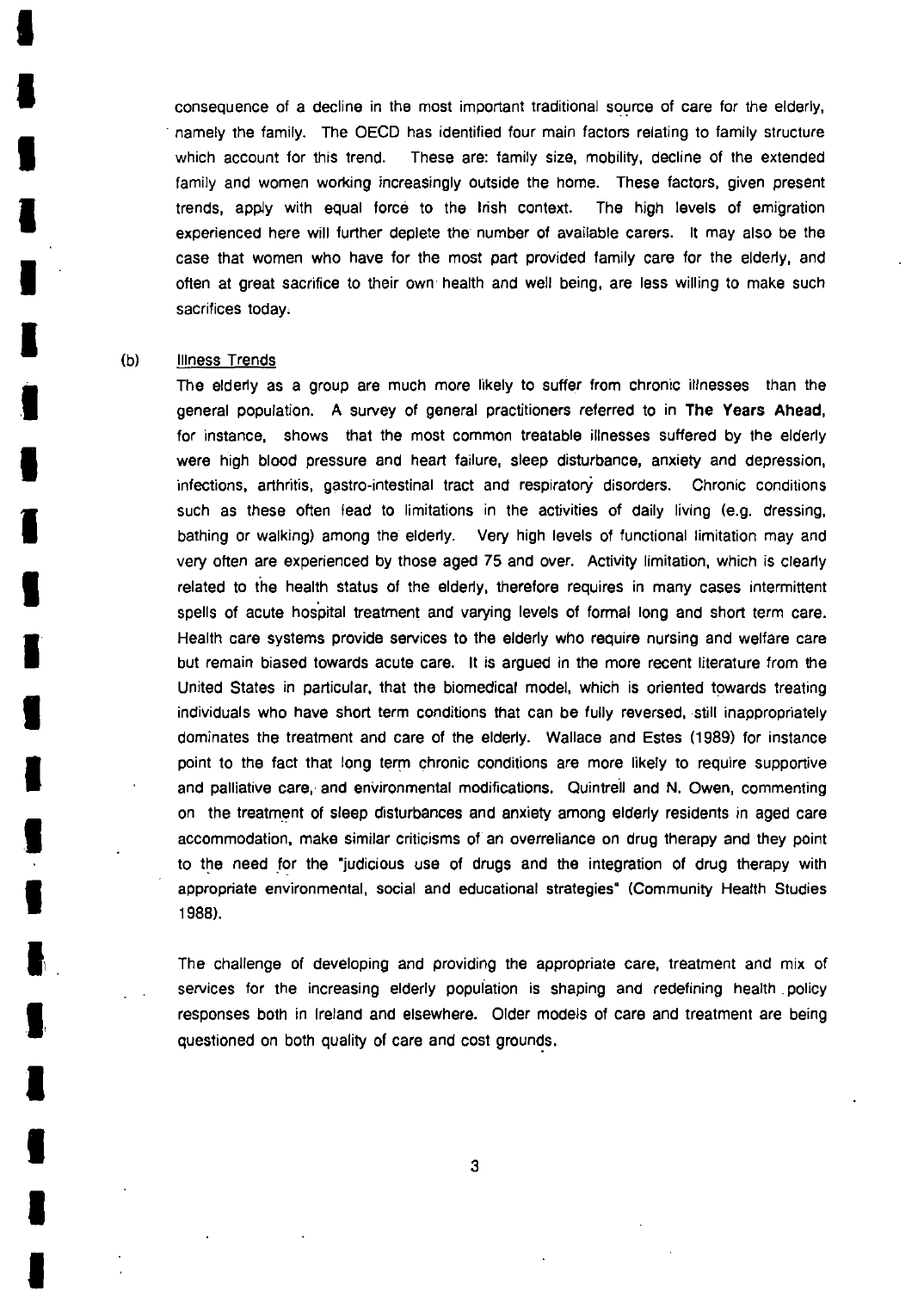#### $(c)$ Long - Term Care

I

I

I

I

I

I

I

**I** 

I

I

I

I

I

I

I

I

I

I

I

I

I

Up until recently most institutions providing long term care for the elderly in Ireland and elsewhere, provided that care relatively independently of community care and shon term care facilities. In fact long term care for the elderly was modelled very much upon the hospital care model. Institutionalisation tended to increase over time the dependency of residents of long term care. Research and literature on the problems of institutionalisation have demonstrated the many undesirable consequences of cenain models of care and treatment for groups such as the elderly, mentally handicapped, psychiatrically ill and children. Fonunately this body of research and literature has also provided imponant insights into how policy makers and service providers might avoid the danger of institutionalising clients. It has pointed towards more appropriate and responsive systems and types of service provision\_

The report of the Department of Health's working group The Years Ahead on services for the elderly is an example of this new' thinking on policy for the elderly and of its application to the actual planning and coordination of service provision. The care assumption underlying the approach adopted in this repon is that formal and informal care can and should be employed in a coordinated way to support and enable elderly persons, for as long as it is feasible, to live with dignity in their own homes. The repon acknowledges the fact that unhealthy levels of dependency can be service induced. It argues however, that this problem can be avoided if an imaginative and flexible mix of supports and services is developed and if services are based on planning and on rigorous methods of need assessment. A coherent approach is regarded as essential. Such an approach implements service objectives that apply equally to public, private or voluntary facilities, where private and voluntary organisations are providing publicly funded services. The boundaries between different types of care are thus weakened. The notion that long-term care is discrete and separate from shon-term care and suppon is considered by the working party to be an outdated notion.

#### $(d)$ Flexible Continuum of Care

The model of care proposed by The Years Ahead is a continuum of care which is flexible and responsive. In this model, short-term respite care becomes an important aspect of care provided by the new community hospitals and the links between community hospitals and the community are strengthened in various ways so that residential care develops an imponant role in nunuring and supponing care in the community and in the family.

The projected increase in the numbers of the elderly in the 75 and over age groups will lead to an increase in the need for residential care for dependent elderly persons\_ The increase in demand is already evident from the growth in recent years in the number of private nursing homes, panicularly in the Eastem Health Board region. However, the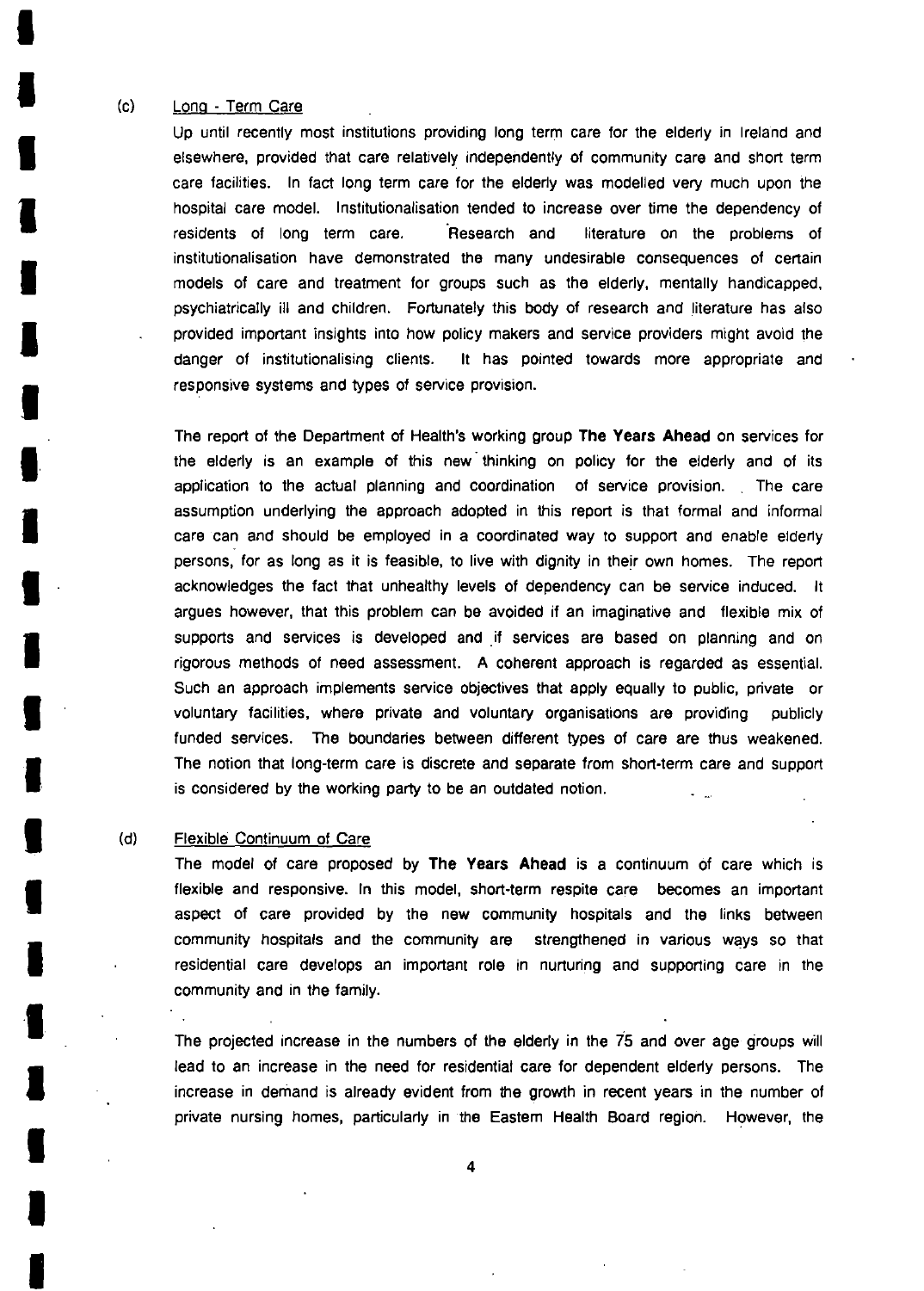growth in the numbers of private nursing homes may not in itself be an accurate barometer of the need for long stay residential care facilities; The Years Ahead makes the point that many persons in health boards, voluntary or private nursing homes were in fact inappropriately admitted to residential care for social rather than medical reasons. Nonetheless the growth in private facilities for the elderly, it is now recognised, does require a policy response.

#### (e) Licensing of Nursing Homes

I

I

I

I

I

I

I

I

I

I

I

I

I

I

I

I

I

I

I

I

I

The Years Ahead called for the licensing of nursing homes which would enable health boards to monitor more effectively standards of care in these private and voluntary nursing homes. It also recognises the growing imponance of these private facilities in providing for the needs of the dependent elderly population. The Working Pany welcomed the idea that a mix of public, private and voluntary care facilities would meet the need for residential care. However, in the context of funding, it also pointed to the need for an integrated approach to the admission of the elderly to nursing homes. For. this reason, it proposed changes to the existing funding arrangements which would enable health boards to vary the level of subvention according to the patient's needs.

The 1990 Nursing Home Act is a response to the need, identified in The Years Ahead for regulation of the private care sector and it also seeks to ensure that the public funding of private care facilities will form part of an integrated approach to the care of the elderly.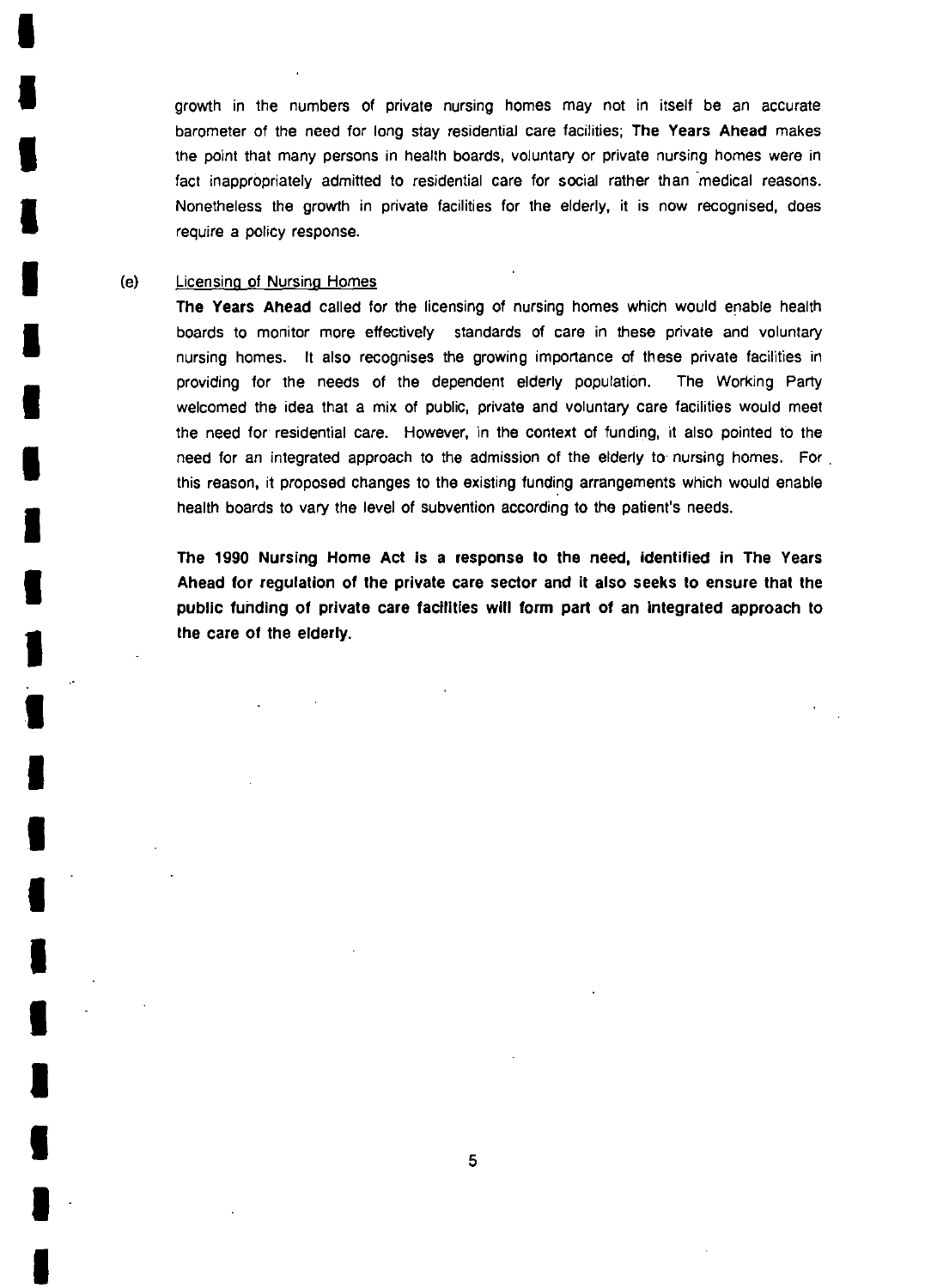## 2. THE HEALTH (NURSING HOMES) ACT 1990 IN CONTEXT

I

I

I

I

I

I

I

I

I

I

I

I

I

I

I

I

I

I

I

I

I

The preparation of this Act may be seen as a response to, and recognition of, the relatively new and increasingly important role of the state in regulating'the growing private welfare sector. This sector will in future play a significant role in the delivery of state funded services.

One of the most notable developments in the Western European welfare state is the transformation of the role of the state from funder and provider of social, including health, services to that of regulator of state funded services. This change is in response to the demand for greater diversity, choice and flexibility in delivery mechanisms. The subvention of private welfare is also very often a less costly option.

In Ireland we have a strong tradition of voluntary social service provision which 'continued in the post 1960 period when there was a major expansion and development of statutory health and social services. The voluntary sector benefited from, and expanded in tandem with, the expansion of state welfare and the 1970 Health Act provided a statutory basis for funding voluntary and private welfare provision. Of course, the voluntary welfare homes and institutions for the elderly, the mentally handicapped and for children were an established part of a state funded service well before the 1970 Health Act and they continue to play an important part in the provision of health and welfare services. However, many of these institutions are essentially non profit making and their ethos and raison d'etre are that of service to the community. The fact that they were, for the most part, run by religious orders further underlined and was seen to guarantee their commitment to the service of the community. The question of statutory regulation and control of standards in these institutions did not arise. Under the Health (Homes for Incapacitated Persons) Act 1964, the Minister may make regulations to govern the operation of nursing homes managed for profit, but nursing homes managed by voluntary bodies do not come within the scope of the legislation. The 1988 Working Party recommended that the 1964 Act be amended to include the operation of nursing homes run by voluntary bodies.

The growth of the private for profit welfare sector is one of the main reasons why it is argued that a strengthening of the regulatory role' of the state is now required on behalf of a vulnerable client group such as the dependent elderly population.

While welcoming the growth of this sector and commending the high quality of care provided in so many of these private nursing homes, the 1990 Act seeks, in a positive and non intrusive way, to ensure and support a high quality of care in both voluntary and private nursing homes. It also seeks to make these care options available to a wider sector of the dependent population within an integrated framework of service delivery for the elderly.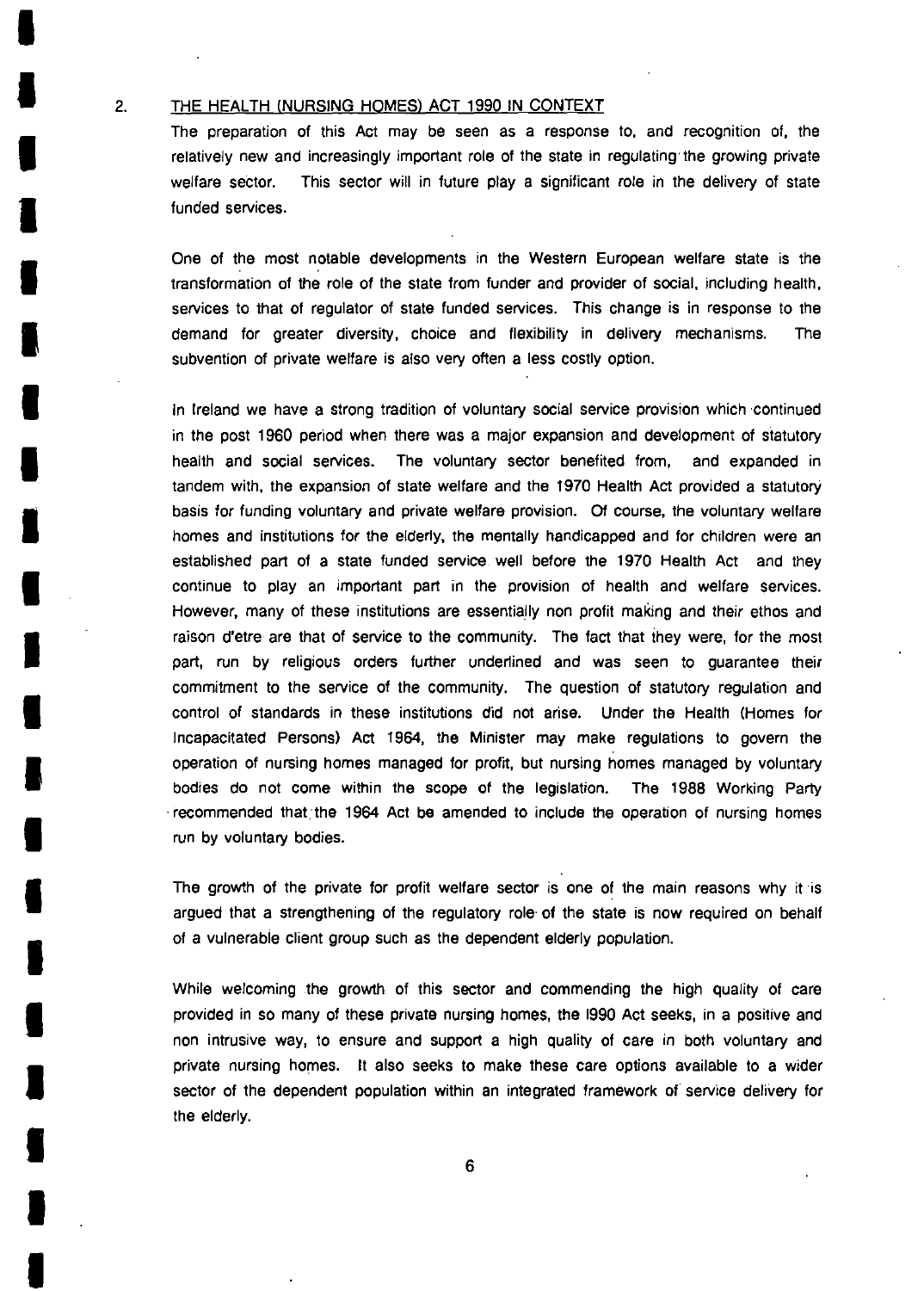#### 3. THE MAIN PROVISIONS OF THE HEALTH (NURSING HOMES) ACT 1990

The Act provides for:

I

I

I

I

I

I

I

I

I

I

I

I

I

I

I

I

I

I

I

I

I

- (1) Making the registration of homes a statutory duty of health boards;
- (2) Bringing nursing homes under a common system of registration and inspection;
- (3) Regulations about the standard of care in nursing homes;
- (4) Reforming' the existing system of health board subvention of dependent persons in nursing homes;
- (5) Establishing a statutory basis for boarding out arrangements for elderly persons;
- (6) The repeal of the Health (Homes for Incapacitated Persons) Act 1964 and section 54 of the Health Act 1970.

For the purposes of the Act, a dependent person is someone who, for physical or mental reasons, needs help with normal daily activtties such as eating, walking and washing.

#### 3.1 What Constitutes a Nursing Home under the Terms of the Act?

The Act defines a nursing home as 'an institution for the care and maintenance of more than two dependent persons'. It goes on to clarify the definition by indicating what types of institutions are excluded from the legislation.

The following are excluded:

- (a) a home managed by or on behalf of a Minister of the Government or a health board;
- (b) acute hospitals;
- (c) matemity homes;
- (d) mental institutions
- (e) non profit institutions for the mentally handicapped which are grant aided by the Minister or a health board;
- (I) children's homes providing services for a health board;
- (g) Certain premises in which the majority of residents are members of a religious order.

The Nursing Homes Act provides a legal framework for boarding out arrangements. Boarding out is for elderly people who are not dependent as defined in the Act.

The Act also enables the Minister to include classes of homes by regulation within the definition of 'nursing home'.

The main changes which the 1990 Act will make will be the registration of nursing homes, the introduction of a new subvention system and the registration of nursing homes which are run on a charitable basis. These were excluded from the 1964 Homes for Incapacitated Persons Act.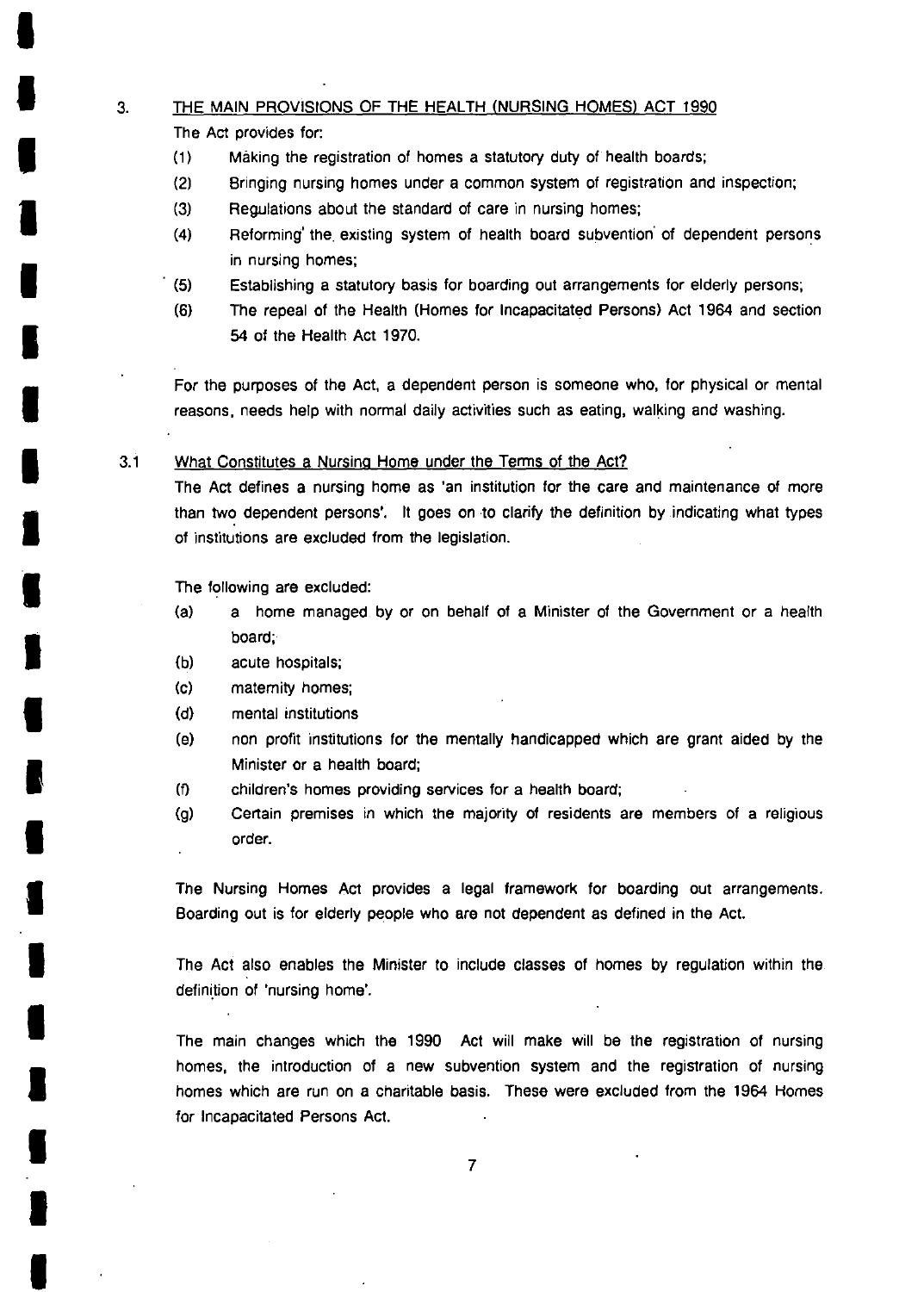#### Comment:

I

I

I

I

I

I

I

I

I

I

I

I

I

I

I

I

I

I

I

I

I

This section of the Act proved to be somewhat controversial when it was debated in the Dail. Some concern was expressed at the exclusion of health board welfare homes, retirement homes and homes run largely for members of a religious community. The Minister did however say that the Bill will enable health boards to inspect retirement homes where they have reason to believe that dependent persons requiring nursing care are residing there. There is a fee of £50,000 for any person convicted of running an unregistered nursing home.

The exclusion of health board homes is a more contentious issue. Patricia Day (1988), writing about the state regulation of welfare homes in the United Kingdom, argues very strongly in favour of extending regulation to public institutions. She cites the evidence provided by the public sector inspectorates in the United Kingdom as proof that the public managed institutions are no less scandal prone than their private sector counterparts. According to Day: "In recent years the work of the public· sector inspectorates, the Health Advisory Service and the Social Services Inspectorate have cast doubts on the assumed high standards in the public sector services, particularly for the more vulnerable in institutions not subject to regular and systematic scrutiny. The Inspectorate have found a significant number of instances of bad quality of care and even corrupt and exploitative practices. Some of those problems have erupted into full·scale scandals matching anything found in the private sector. In many inquiries the lack of public accountability has been cited and, in some extreme cases, charges of cruelty and even suspected unlawful killing have been lodged against public providers" (Day 1988). Davies and· Knapp, in their contribution to the Independent Review of Residential Care Committee, concur with Day on this point. They suggest that the case for regulating the private sector is mirrored in the public sector. "There is no room for complacency about quality of care in any sector, as the social work service study of London homes revealed and as was highlighted by events in Southwark during 1987: (Davis and Knapp 1988). The evidence from the UK and expert opinion strongly and equally support the case for the regulation of publicly managed welfare homes. The notion of regulations for publicly managed institutions is not an entirely new one in the Irish context and, in the case of psychiatric services, the public psychiatric hospital sector is inspected by an inspectorate centrally located in the Department of Health.

While the evidence of abuse and low standards in public welfare homes, mentioned above, relates to the UK. context, there is no reason to believe that publicly managed welfare homes in Ireland are beyond reproach. The existence of a central inspectorate in the area of psychiatric care suggest that there is a recognition of the potential at least for problems relating to standards of care to arise in services managed by public authorities.  $(1)$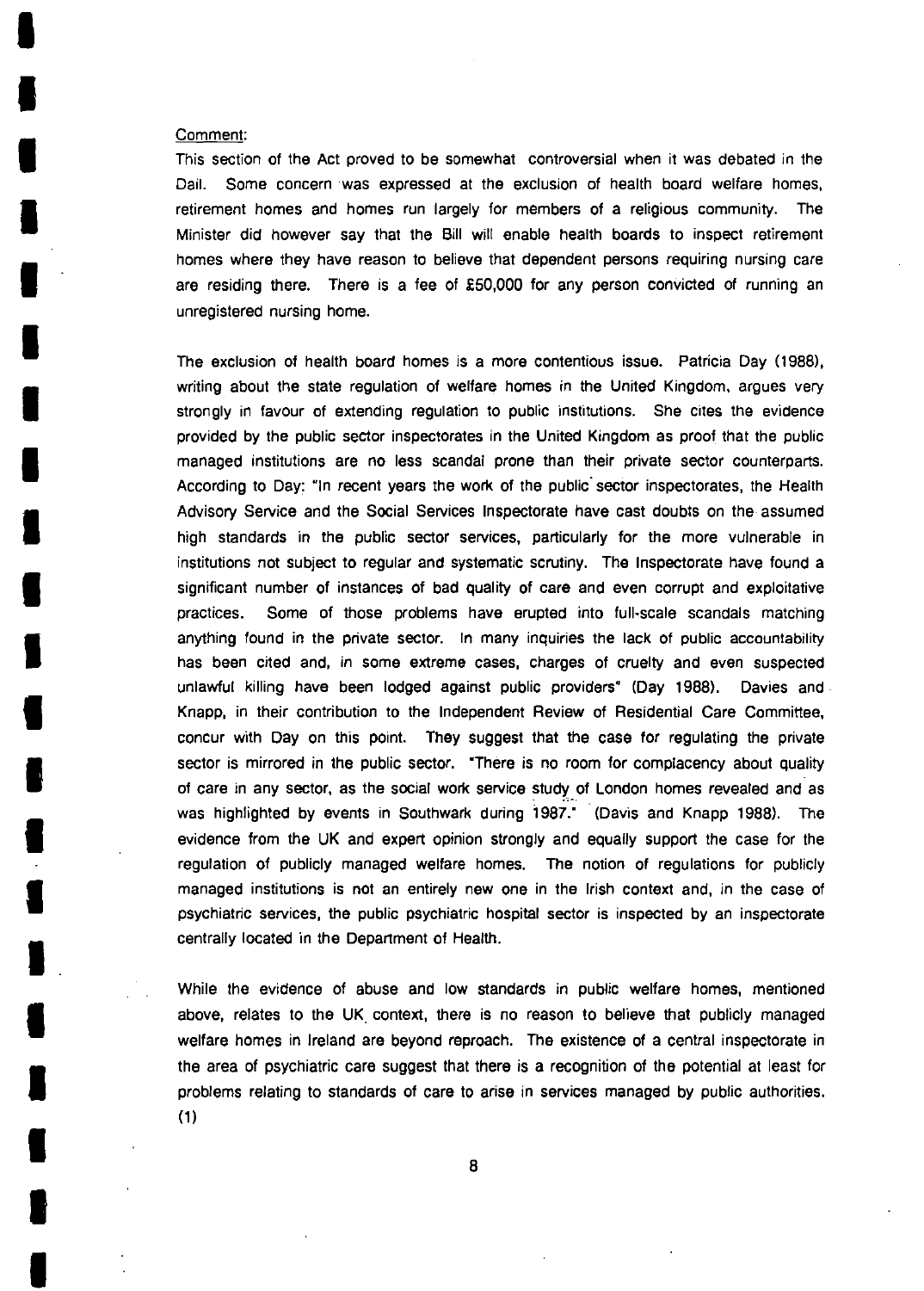#### 3.2 Unlicensed Nursing Homes

I

I

I

I

I

I

I

I

I

I

I

I

I

I

I

I

I

I

I

I

I

The Act prohibits the establishment of unlicensed nursing homes or the operation of homes where the licence has not been renewed. A breach of this section of the Act will be an offence. The proprietor or manager or person in charge of the home may be prosecuted- under this section of the Act.

#### **Comment**

Mr. Ivan Yates T.D. raised an interesting point in relation to this section (4) of the Act and a subsequent section (13) when he questioned the wisdom of holding a manager or person in charge of an unlicensed home responsible for the legal status of the premises or any contravention of a condition of the licence in respect of a home (section 13). The culpability in total, he claims, must rest with the person who owns the licence and not, as he points out, with a staff member. Mr. Yates' point is an important one in that if culpability were to be confined to licence owners, this would help ensure that persons setting up nursing homes have a commitment to, and interest in, the provision of the actual service itself. (2) licences will be granted for a three year period and will then expire.

#### 3.3 Licences and the Licensing Authorities

For the purposes of this Act health boards are the designated licensing authority in their own functional areas with the power to grant or revoke licences.

A licence may be revoked or refused by a health board only if it is of the opinion that:

- $(1)$ the premises to which the application applies do not comply with the regulations;
- (2) the operation of the nursing home will not be or is not in compliance with the regulations;
- (3) the person has withheld information sought by the board in connection with the application.
- (4) the person in charge of the home has been convicted of an offence which is likely to render him/her unfit to manage or carry on a nursing home.

Registration may be withheld until the prescribed fee is paid to the board.

Health boards may attach conditions relating to the operation and functioning of a nursing home at the time of registration or subsequently a health board may attach different conditions to different nursing homes. Similarly a health board may amend or revoke a condition of registration.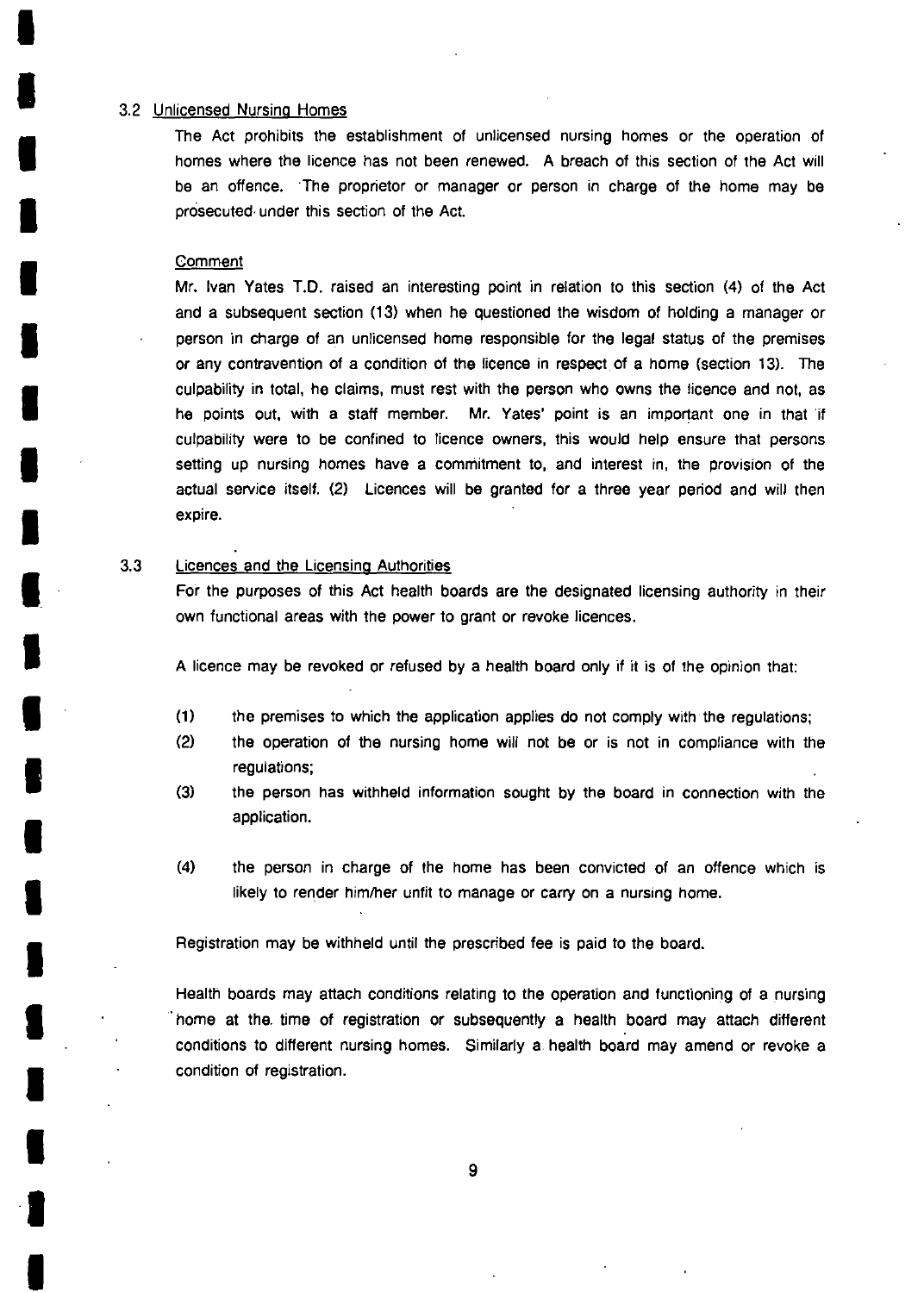#### **Comment**

I

I

I

I

I

I

I

I

I

I

I

I

I

I

I

I

I

I

I

I

I

In his speech to the Dail the Minister gave assurances that the type of information boards will require as to the suitability of the applicant, the person in charge of the home, the standard of accommodation, etc., will be standardised between all. health boards. He further clarified the situation in regard to the regulations by promising new regulations. In fact, he said, officers in his Department are currently working on them.

Despite these assurances, there was some criticism of the designation of health boards as the registration authorities. Mr Ivan Yates argued that health boards could not operate a uniform system throughout the country. Instead he called for the centralising of the inspectorate in the Department of Health. Mr Yates was very critical of the boards on the grounds that there is already considerable regional variability in the quality of health care and it is largely on the basis of this consideration that he called for a central licensing authority.

The location of the inspectorate centrally is unlikely to guarantee uniform standards : the problem is in fact much more complex than this. In the United Kingdom where local administration in the form of district health authorities and social service departments of local authorities have responsibility for the registration and inspection of nursing homes and residential homes respectively, lack of uniformity has been blamed not on the fact that the system is locally administered but on what Klein and Day (1985) describe as the problem of a lack of detailed guidance for the registering authorities about how they should carry out their general responsibilities for maintaining standards. Since 1984 in the case of Residential Care, and 1985 in the case of Nursing Homes, a more detailed code of practice provides the necessary guidance which, Day and Klein believe, will lead ultimately to the emergence of national standards.

The provision of detailed guidelines (3) on standards however may also in turn create its own problems if the implementation of a code of practice leads to rigidity and inflexibility and stifles innovation. There is clearly a balance to be struck here and it may well be that a system of local administration and regulation is in a better position to judge this balance, in view of the experience of local personnel in the provision of services and of their closeness to delivery mechanisms. In relation to the regulators themselves, there may be a temptation to define standards in terms of what is easily measured, i.e. in terms of inputs and processes rather than outcomes.

Public regulation is also likely to have an impact upon the cost of service if there is generally, as a consequence of regulation, an insistence on higher standards. Some consideration should be given to this issue in drawing up regulations.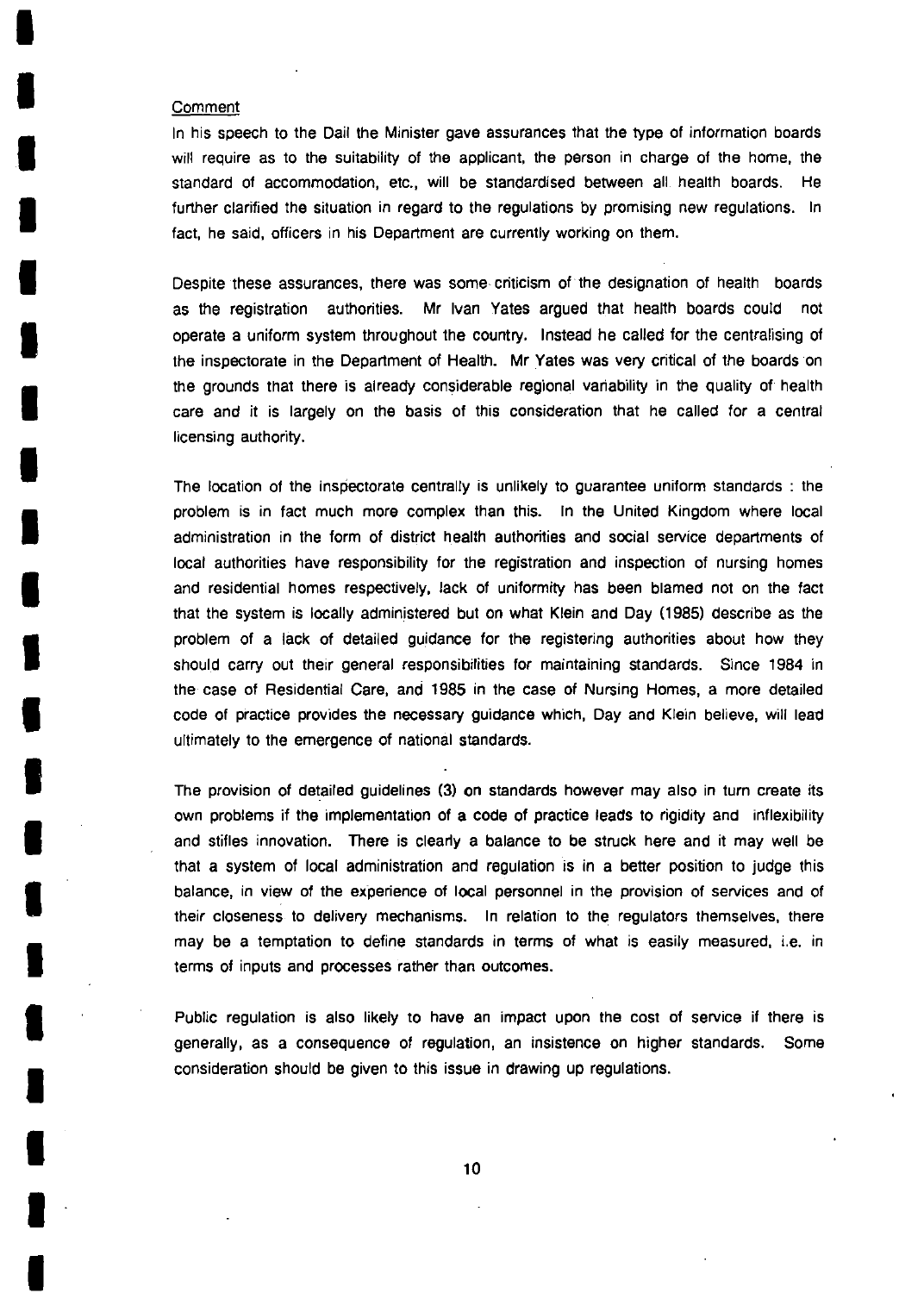The difficulty in planning service provisions where a plurality of delivery mechanisms is employed has been well documented in the literature. This problem is not new to the Irish health care context where voluntary organisations have traditionally provided a range of services to health boards. The increasing use of, and reliance on, private and voluntary welfare homes by health boards may in itself make it more difficult to achieve a uniform level of service across the country. In fact, there may be a case to be made here for strengthening the legislation so that health boards, or the Department of Health, can regulate the size and location of the private and voluntary home sector.

#### 3.4 Aopeals Procedure

I

I

I

I

I

I

I

I

I

I

I

I

I

I

I

I

I

I

I

I

I

There will be an appeals procedure for people applying for registration. It will also apply to decisions of a board following inspection. Where a health board decides to refuse to grant a registration or to revoke a licence or attach a condition to a registration, it must notify the person concerned of its proposals and the reasons for them. The applicant then has 21 days in which to make representations in writing to the health board. These representations must be taken into account by the health board before it makes its final decision. The decision and the reasons for it must be given in writing to the applicant. The applicant has the right to appeal within 21 days to the District Court. The health board will be obliged to notify the person of his right of appeal to the District Court, and of his right to make written representations to the board. The district court may confirm the decision or direct the health board to grant or restore the licence or to delete or modify a condition attached to the licence. There will also be a right of appeal to the Circuit Court on a point of law.

Registration will remain valid for a period of three years. Fees will be charged for the award of a licence.

Registration certificates will be granted to individuals and will not be transferable. Comment.

During the Dail debate on the Act, some deputies, notably Mr. Flood and Mr. Wyse, questioned the duration of negotiations and made the point that the two year period of registration (which was originally proposed) might create some uncertainty among clients who might worry about the prospect of having to find alternative accommodation in two years. Mr. Wyse argued in favour of a 5 year licence period. The Minister conceded a three year period at report stage. It also emerged during the second stage debate that the Irish Private Nursing Homes ASSOCiation and individual private nursing home owners consider the licence duration a handicap which may affect the value of their business and its viability; this problem is exacerbated, they claim, by the fact that licences are nontransferable. It is also instructive to note that Deputy Flood, who raised these points, did not himself agree with them and in fact pointed to the overriding concern of the legislature, which was to protect dependent persons living in nursing homes.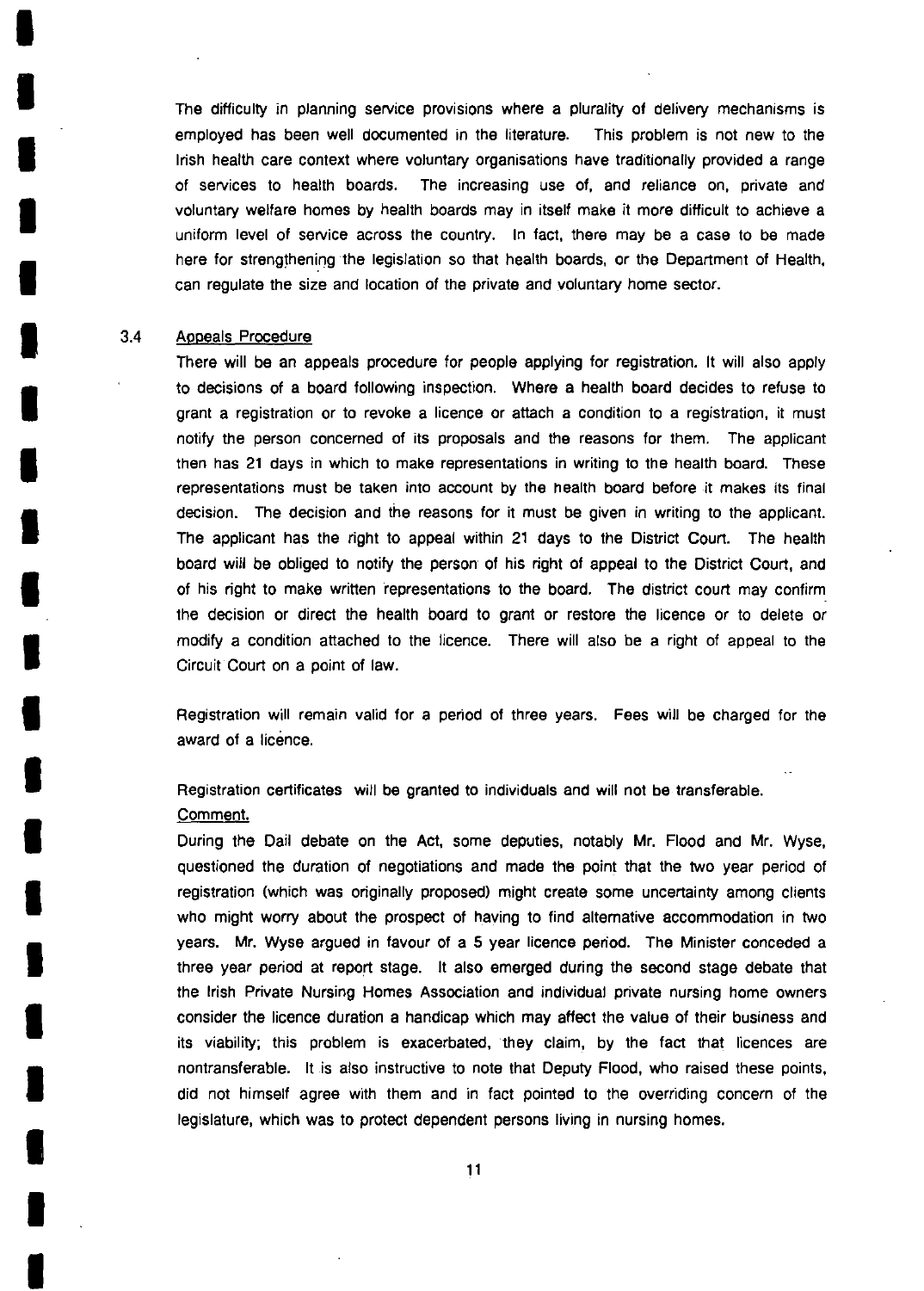## 3.5 Regulations with Regard to Standards in Nursing Homes

The Act will enable the Minister to make regulations and standards in nursing homes which will cover the fOllowing broad areas: accommodation, food and the care of dependent persons. This section of the Act allows for detailed prescriptions to be drawn up regarding: standards of care and maintenance of dependent' persons; staffing levels and qualifications; standards of design, maintenance, repair, cleaning, heating, ventilation and lighting of nursing homes; standards of accommodation including space and washing facilities; dietary requirements of residents; the display of written information on the nursing home; the keeping of records and the inspection of such records by any officer of . the health board; the provision of interviews and examinations of residents and nursing home staff where a health board has reason to believe that a resident is not receiving adequate maintenance or care; the right of access by health board personnel to any premises which is, or which they believe is, providing nursing home care; the provision by health boards of training for staff of nursing homes; a complaints procedure; the provision of services to nursing homes by health boards. Any contravention of the regulations will be an offence.

Within six months of a conviction a health board may apply to the Circuit Court for an order disqualifying the person convicted from being involved with a nursing home for a specified period of time.

## Comment:

I

I

I

I

I

I

I

I

I

I

I

I

I

I

I

I

I

I

I

I

I

Dr. O'Hanlon, in his explanation of this section of the Act, made it clear that he favoured developing a 'code of good practice for nursing home care' which would help go beyond the notion of minimum standards. The intention would be to establish 'the best practice to which all homes should aspire.' Dr O'Hanlon indicated his intention of circulating a code of practice with the regulations made under the Act.

In the United Kingdom, with the publication of A Handbook for Health Authorities (Regulation and Inspection of Nursing Homes), NAHA Birmingham,1985, and the DHSS Code of Practice for Residential Care, published by the Centre for Policy on Ageing (Working Party) in 1984, the emphasis has switched from the phySical environment to a concern with the quality of care and life of residents. In her introduction to the DHSS Code of Practice, Lady Avebury makes it clear that the Code of Practice 'attaches considerable weight to the underlying philosophy of care, and to the tenets which give substance to the philosophy. Concepts such as privacy, autonomy, individuality, esteem, choice and responsible risk·taking provide the foundation and a reference point for good practice,' (DHSS,1984). One of the major strengths in the DHSS Code of Practice is its detailed examples of how these principles might apply in practice. Good clear guidelines are therefore available which, as Day and Klein (1985) point out, will eventually lead to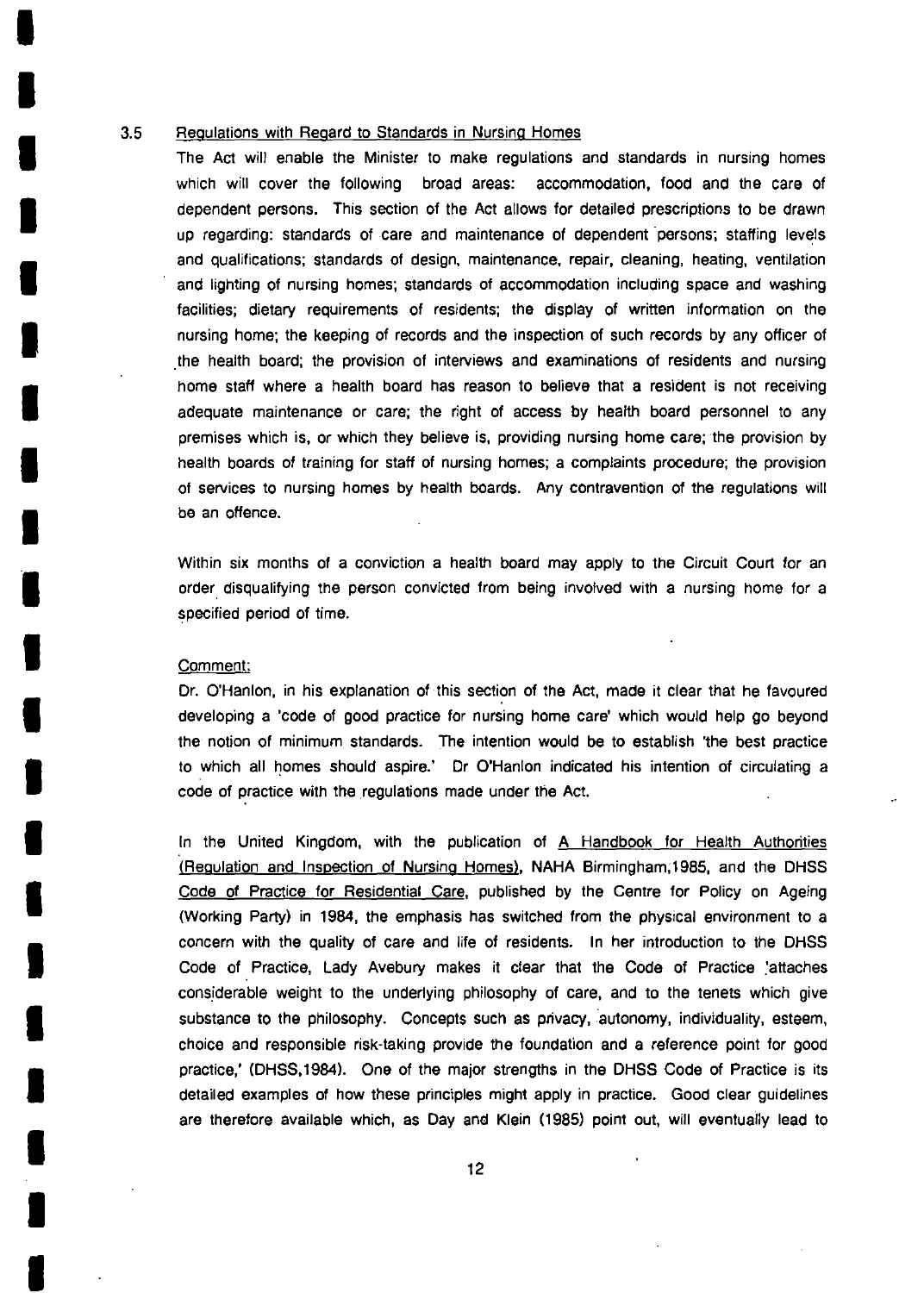the emergence of national standards. Klein and Day suggest that the enforcement of the code is an aspect of registration which merits some attention. The British model to date has tended to rely very much upon allowing for local discretion and variation. Inspectors in the U.K. are more likely to emphasise the advisory, consultative nature of their role as opposed to. their role as policemen. Achieving the correct balance between these two apparently conflicting roles would appear to be the secret of success. This balance in turn depends on the ability of staff and indeed on the time available to them to develop the skills necessary to implement guidelines in a flexible and imaginative manner. Klein and Day reinforce this point when commenting upon the advantages of the British approach which, they argue, relies more on bargaining and negotiation than on strict enforcement of the law. "When administered by first-class staff with a sense of mission, this system has great advantages. It allows standards in the private sector to be improved by a process of flexible bargaining and negotiation, taking into account the special characteristics of each home and its clients. However, when administered by inadequate or overworked staff, such a system can be a recipe for disaster." (Klein and Day, 1985)

Culturally, the U.K. approach would be seem to be the most appropriate one in the Irish context However, the practice in the U.S of performing an annual survey of nursing homes to determine whether they comply with Federally mandated standards of care might usefully be employed here to monitor standards at national level.(4)

#### 3.6 Temporarv Management of Nursing Homes by the Health Boards

Where a health board considers that a nursing home is failing to comply with the regulations, it may, with the consent of the registered owner, or by getting an order from the District Court, take over the running of the home itself for a specified period not exceeding three months. The health board may recover the cost of the salary of the person appointed to manage such a home from the registered proprietor of the nursing home concerned;

#### 3.7 **Health Board Subventions**

I

I

I

I

I

I

I

I

I

I

I

I

I

I

I

I

I

I

I

I

I

The Act will enable health boards, following an assessment of a person's dependency and circumstances to contribute towards his or her maintenance depending upon the level of dependency and the means and circumstances of the person. The Minister may by regulation determine what the payments shall be, having regard to degrees of dependency and the means or circumstances of dependent persons.(S)

#### Comment:

The change in the method of subvention of private and voluntary nursing homes is indeed a welcome and very necessary change. It will enable health boards to target scarce resources more effectively and it will also give health boards more say over the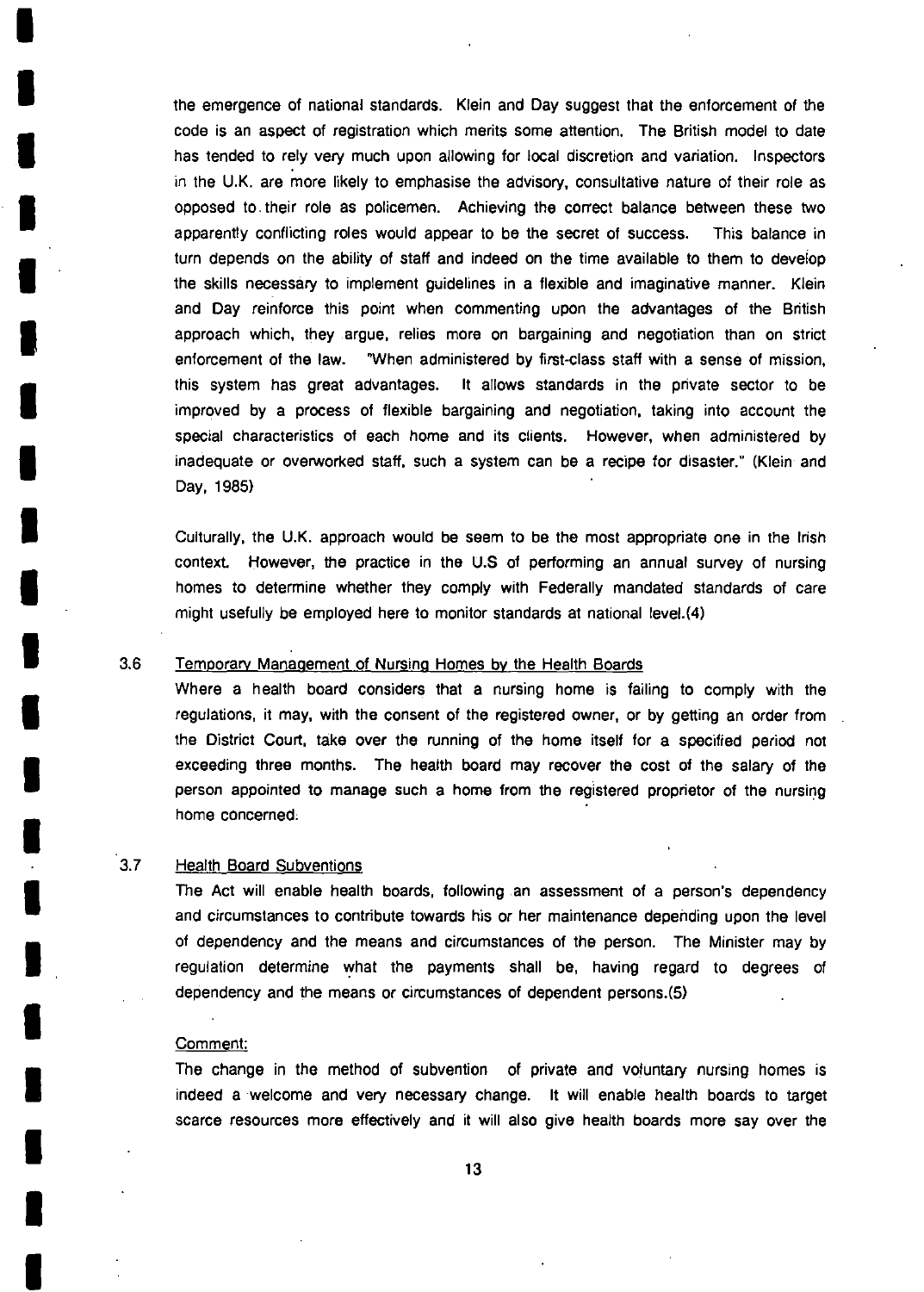type and quality of care they are funding. This should ensure that the private and voluntary care facilities, which receive funding to provide care for health board clients, provide it in the context of wider health policy objectives for the elderly. Health boards or the Department of Health will, however, have to decide how best to integrate and utilise these· facilities in the context of their overall policy for the care of the elderly.

## 3.8 Register of Nursing Homes

I

I

I

I

I

I

I

I

I

I

I

I

I

I

I

I

I

I

I

I

I

Each health board will be obliged to keep a register of nursing homes in its geographical area. This register will be available for inspection by the public.

## 3.9 Boarding out of Persons by Health Boards

The Act will regularise the current practice of boarding out dependent persons in private households. It will enable a health board to make boarding out arrangements for . dependent persons within or outside its functional area. This section of the Act will also give the Minister power to make regulations regarding the inspection of dwellings where persons are boarded out; the supervision by health board officers of the care, maintenance and welfare of persons boarded out; the investigation of situations where a board has reason to believe that a person boarded out is not receiving appropriate care.

#### Comment:

The formal recognition of boarding out as a care option for the elderly is a significant policy development. It will facilitate the important policy objective of enabling the elderly to live as long as possible and to be cared for in the community. It will broaden the range of care options available to the elderly and it will make it easier for many of them to accept the care they need when it is available locally.

Boarding out is likely to be a less expensive form of care. However it is important that financial considerations do not lead to an excessive emphasis on this form of care; very dependent persons would still require the type of care more appropriately provided by nursing homes with fully trained staff.

Where families take a dependent elderly person into their own home, they will need support and advice from health board professionals from time to time. Caring for a dependent elderly person can be disruptive to normal family life and can over time be a source of stress. It is therefore vital that respite care is an option which is available to families who contract to take on the care of an elderly person, and that other forms of support and. advice are available to them from time to time. Investment in support for families who contract to care for an elderly person will help ensure greater continuity of care.

Consideration should also be given to the use of relatives in boarding out arrangements.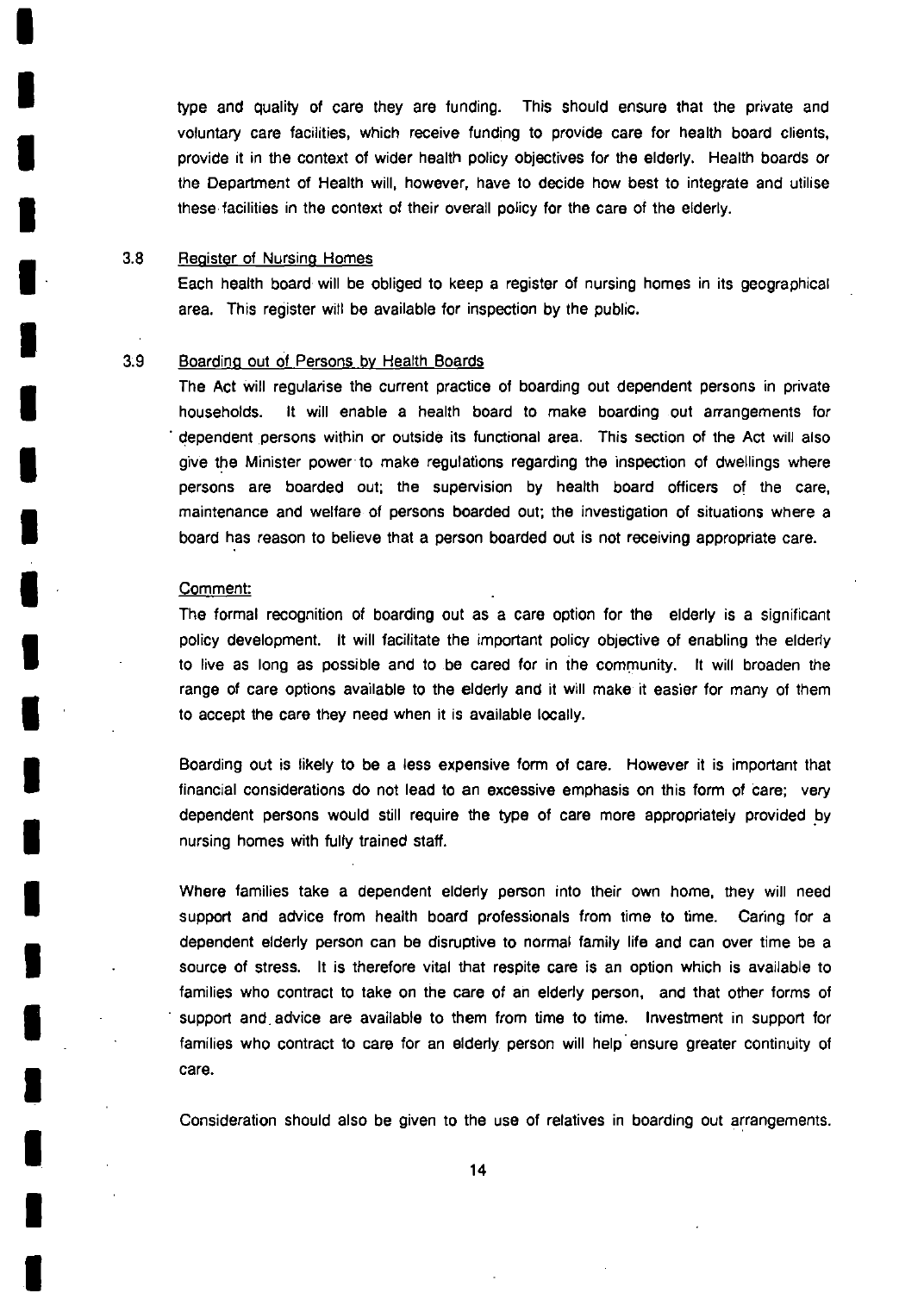This has worked well in the area of child care (see Gilligan, 1989) and the principle has already been established through the payment of the Prescribed Relatives' Allowance.

## 3.10 Penalties

I

I

I

I

I

I

I

I

I

I

I

I

I

I

I

I

I

I

I

I

I

A person who is guilty of an offence under the terms of the Act may be fined up to £1,000 or imprisoned for three months or both if convicted by a District Court, or a fine of up to £50,000 and/or two years imprisonment if convicted on indictment (i.e., in the Circuit Court before a jury).

## 3.11 Repeals

The Act provides for the repeal of subsection 2, section 54 of the Health Act 1970 and the 1964 Act.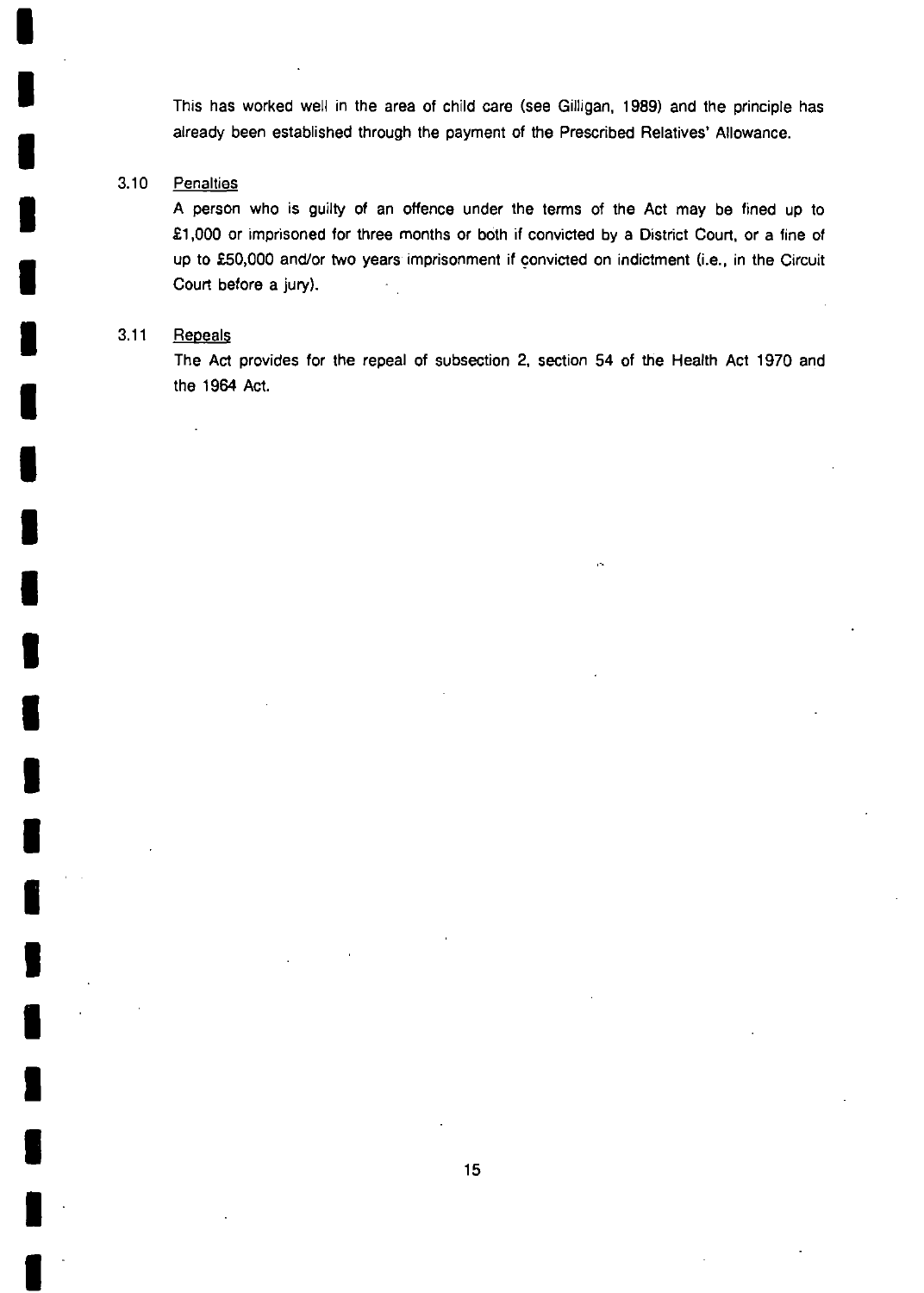## 4. CONCLUDING REMARKS:

I

I

I

I

I

I

I

I

I

I

I

I

I

I

I

I

I

I

I

I

I

All the indications are that regulation of welfare providers, especially in the health and social care areas, is likely to become a more important and more demanding function of the health boards in the future. Indeed, the 1990 Act will significantly increase the workload of the existing inspectorate but it will also increase substantially the responsibilities of health boards. The monitoring and registration of existing and new nursing homes and the implementation of the new arrangements for the subvention of nursing home care for dependent persons, are likely to increase considerably the resource requirements of health boards. The registration fee should certainly help defray some, though by no means all, of the costs of the comprehensive and highly professional approach which the proposed legislation envisages for the inspection and registration of homes. The availability of sufficient additional resources could make a great deal of difference to the operation of the proposed legislation at local and national level.

The enforcement of the code of practice raises important issues. The impact of this legislation will be very strongly influenced by the training, development and education of the inspectorate. Inspectors will carry an important burden of responsibility for ensuring high quality and appropriate care for the elderly. Their role, responsibility and overall approach to the enforcement of the code of practice should therefore be given serious consideration at the most senior level in the health boards and the Department of Health. The impact of the legislation will be influenced much more by the calibre of the inspectorate than by its location i.e. centrally or locally based.

The successful implementation of a complex piece of legislation such as the 1990 Act is not by any means solely dependent upon the availability of additional resources. Its success as a policy instrument will also depend very much on the quality of local plans for implementing an integrated care package for the elderly. This package will include a well thought out role for the private and voluntary nursing home sector. The extent to which health boards will need to rely on nursing home care as a source of long or short term care will also in tum be affected by the infrastructure of community and support services available to the elderly and their carers in the community.(6) The decision of relatives to seek a place in a nursing home for a dependent elderly person, rather than continue the care of that person themselves, may very well depend, in some instances at least, on the availability of support services in the community, including day care and respite care. The eventual mix of services provided and the range of options open to the elderly, including the extent to which the preferred option of remaining at home or in the community is available to them, will very much depend upon the planning of an integrated system of care to meet local need in the context of the policy objectives outlined in The Years Ahead.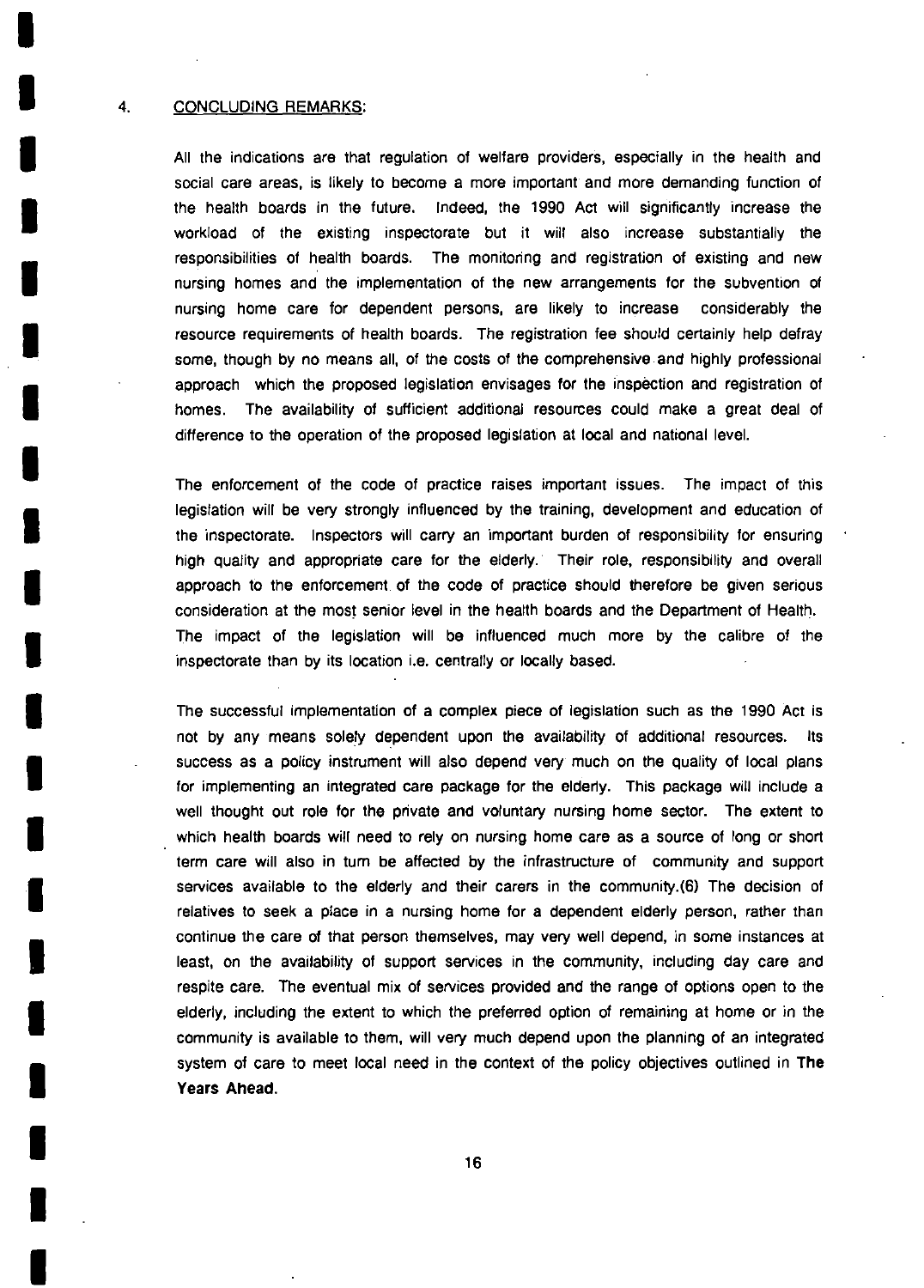The publication of the 1990 Nursing Homes Act signals an important shift in public policy making. It is part of a wider questioning of the role and responsibility of State health and welfare institutions. In the future we may be moving closer to the American model which places much more emphasis on the State as regulators and less on its role as provider of services. Whatever the future scenario, the current legislation highlights the need for regulation to ensure high quality appropriate care for the dependent elderly. In the absence of a similar system of regulation for the State sector, one may point to a possible danger that a dual standard of service will emerge, with the private and voluntary homes only benefiting from the advice, experience and judgement of the inspectorate. This danger could be averted, however, by the extension of the regulation system to health boards. Such an extension would maintain public confidence in this sector and help homes to improve their standards.

I

I

I

I

I

I

I

I

I

**I·** 

I

I

**I·** 

I

I

I

I

I

I

I

I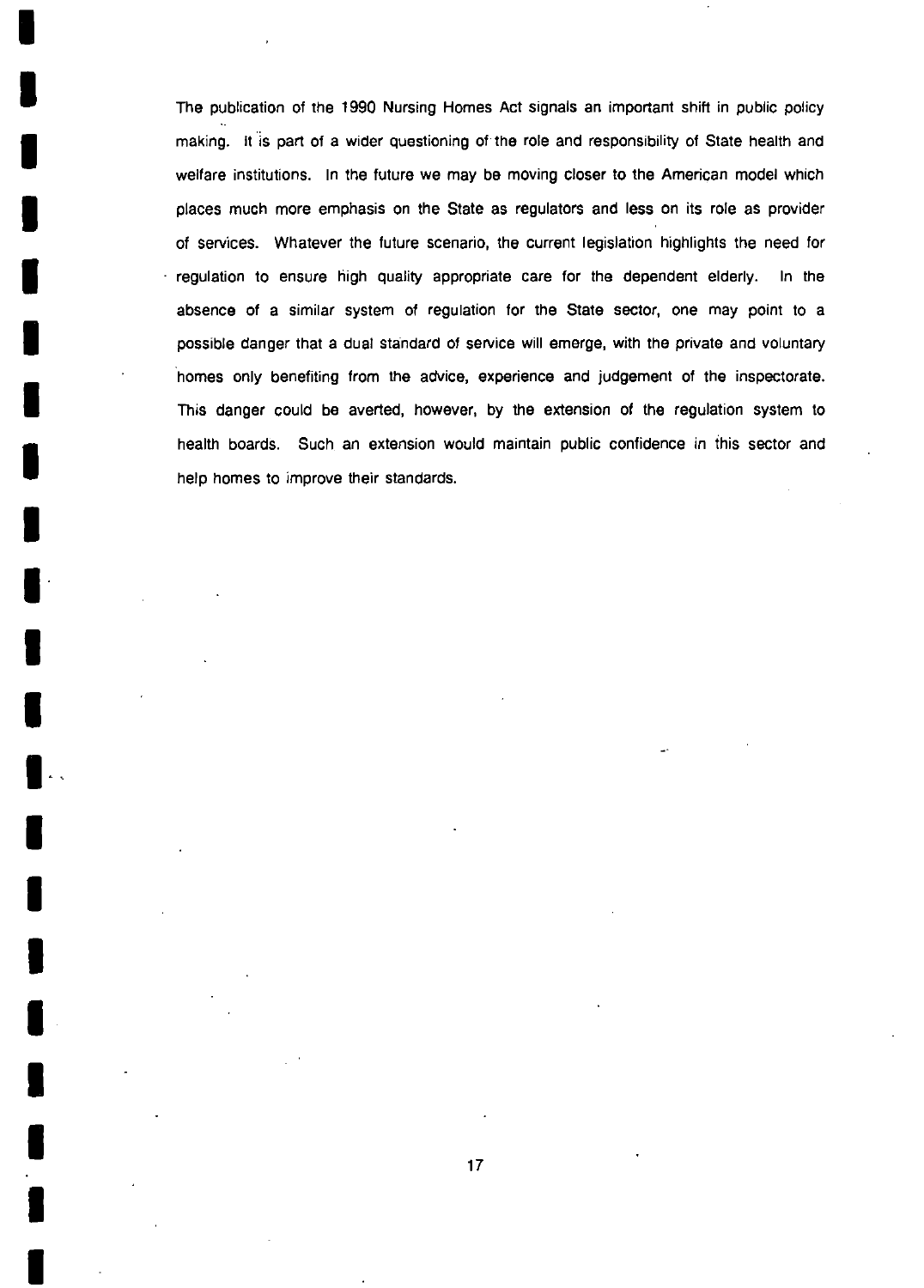## **NOTES**

I

I

I

I

I

I

I

I

I

I

I

I

I

I

I

I

I

I

I

I

I

- (1) Health board institutions including hospitals and homes for the elderly are subject to a system of public accountability. If a hospital or home run by a health board is giving cause for concern the Minister may have the institution in question inspected. The Minister is of course also accountable to the Dail. However, one might still legitimately question the effectiveness of this reactive system of accountability in ensuring and promoting good standards of care on an ongoing basis.
- (2) It is possible however, that this section of the Act will deter nurses from accepting positions in a nursing home which is unregistered.
- (3) A draft code of practice is being finalised by a working group representing the nursing homes, the health boards, carers and the Department of Health.
- (4) The current US Federal nursing home survey process entitled Patient Care and Services (PACS) concentrates on evaluating patient care. As part of the survey process, in depth patient care assessment including both interviews of residents and reviews of records is carried out. At least 10% of residents in each home are interviewed. The survey process also includes a Facility Tour, the Drug Pass Observation (administration of medication and verified compliance with physician day orders) and the Dining Area and Eating Assistance Review, (Spector, W.D. and Drugovich, M.L, 1989). The American option has the dual objective of ensuring that public money is appropriately spent and that of protecting the consumer through its focus on the care of individuals.
- (5) Nursing homes have been inspected here every six months for many years. This section of the paper considers the role of inspection and the form it might take in the future in the light of UK and US experience.
- (6) The National Council for the Elderly have commissioned a study on this issue.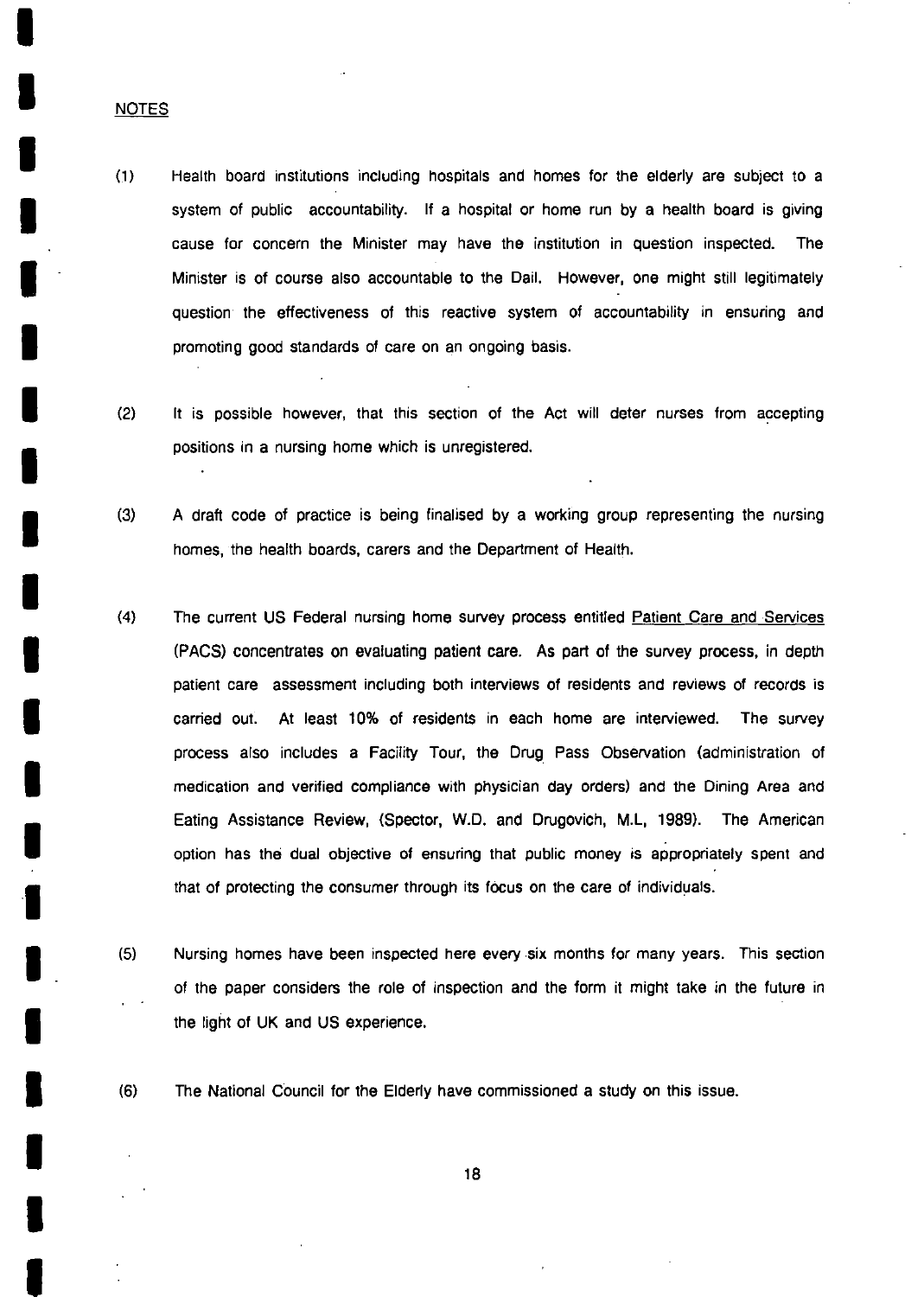#### **BIBLIOGRAPHY**

OECD Financing and Delivering Health Care, Paris, 1987

I

I

I

I

I

I

I

I

I

I

I

I

I

I

I

I

I

I

**'I** 

I

I

Working Party on Services for the Elderly, The Years Ahead, Slationery Office, Dublin 1988

Wallace, S.P. and Estes, C.H., Health Policy for the Elderly in Society, Vol. 26 No. 6 SepVOct 1989

Estes, C. and Binney, E. 'The Biomedicalization of Aging; Dangers and Dilemmas' in The Gerontologist, Vol. 29, No. 5, 1989

Day, Patricia 'The Public Regulation of Private Welfare.' Political Quarterly, Vol. 59 No. 1 Jan/March 1988

Davies P. and Knapp, M., 'Cost and Residential Social Care.' Residential Care; The Research Reviewed. Commissioned by the Independent Review of Residential Care, Chaired by G. Wagner. OBE PHD. National Institute for Social Work, London, 1988.

Klein, R. and Day, P. 'The Regulation, Planning and Promotion of the Public, Private and Voluntary Sectors of Care in Britain.' Welfare Provision for the Elderly and the Role of the State, introduced by R.B. Ross. Proceedings of an Anglo-German Conference, 1988.

Avebury. K. Lady (Chairperson) Code of Practice for Residential Care produced by Centre for Policy on Ageing. London 1984, for DHSS.

Spector, W.P. and Drugovich. **M.L.** 'Reforming Nursing Home Quality Regulations' Medical Avebury, K. Lady (Chairperson) Code of Practice for Residential Care produ<br>for Policy on Ageing. London 1984, for DHSS.<br>Spector, W.P. and Drugovich, M.L. 'Reforming Nursing Home Quality Regul

Gilligan, R., Foster Care for Children in Ireland, Occasional Paper No.2, TCD 1990.